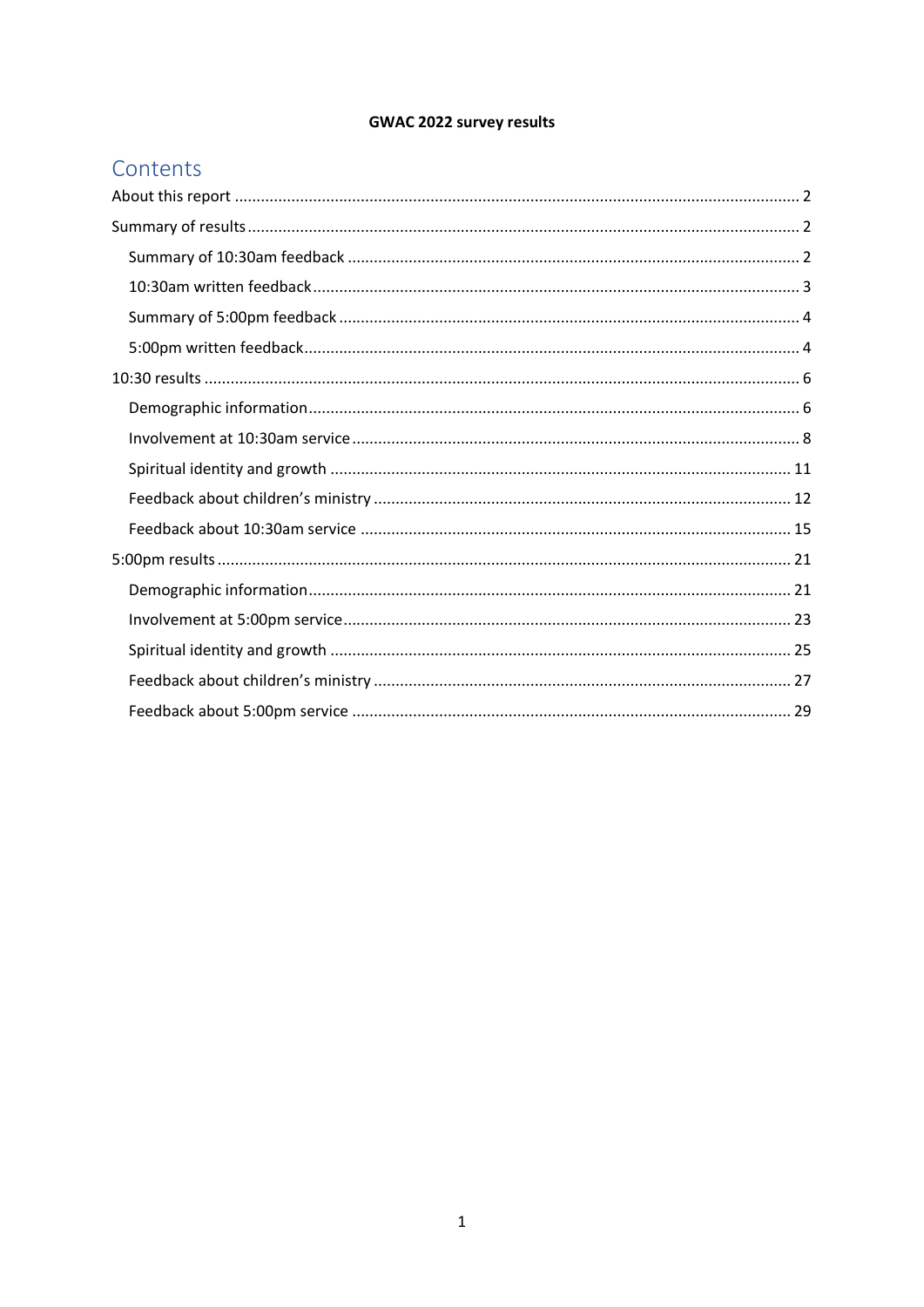# <span id="page-1-0"></span>About this report

This report provides the results of the May 2022 survey of 10:30am and 5:00pm members. The survey was completed online during the services on Sunday  $1<sup>st</sup>$  of May, and individuals were also welcome to complete the survey in their own time between Wednesday  $27<sup>th</sup>$  April and Tuesday 3<sup>rd</sup> May.

This report is long! It is not intended that you read through all of it in one go. Focus on pages 2-5 for an overall summary of results. Pages 6-34 provide a breakdown of responses for each survey question. These can be viewed for those who have a specific interest in certain questions.

## <span id="page-1-1"></span>Summary of results

### <span id="page-1-2"></span>Summary of 10:30am feedback

A total of 59 people who predominantly attend the 10:30am service responded to the questionnaire It is notable that the feedback was overwhelmingly positive and that responses were very respectfully phrased.

There is a spread of ages from 30-90 years old. There is a particularly large group of individuals aged 51-60 years old, and a notably small group of 31-40 year olds. A large majority are married.

The vast majority of respondents identify as Christians and feel they are growing in their faith. The vast majority are both baptised and confirmed, and have predominantly attended Anglican churches. 74% appreciate having elements of the prayer book within a service, these individuals vary in age from 31-90 years old. 19% are unfamiliar with the prayer book, these individuals vary from 31- 80 years old.

Approximately half have attended GWAC for 10 or more years. They mostly attend weekly and do not join on livestream very often. Only 1 respondent tunes in exclusively via livestream. 59% are serving on a roster.

85% of respondents reported that they have children; most of these are adults. 7 respondents indicated that their children attend Spark kids. The majority indicated that Spark kids is enjoyable. 29% indicated that Spark kids is not assisting their children to grow in their knowledge and love of Jesus. There was written feedback suggesting that the program is often not accessible to preschool aged children (i.e., there will be a memory verse for the children to memorise which is not possible for children who cannot yet read).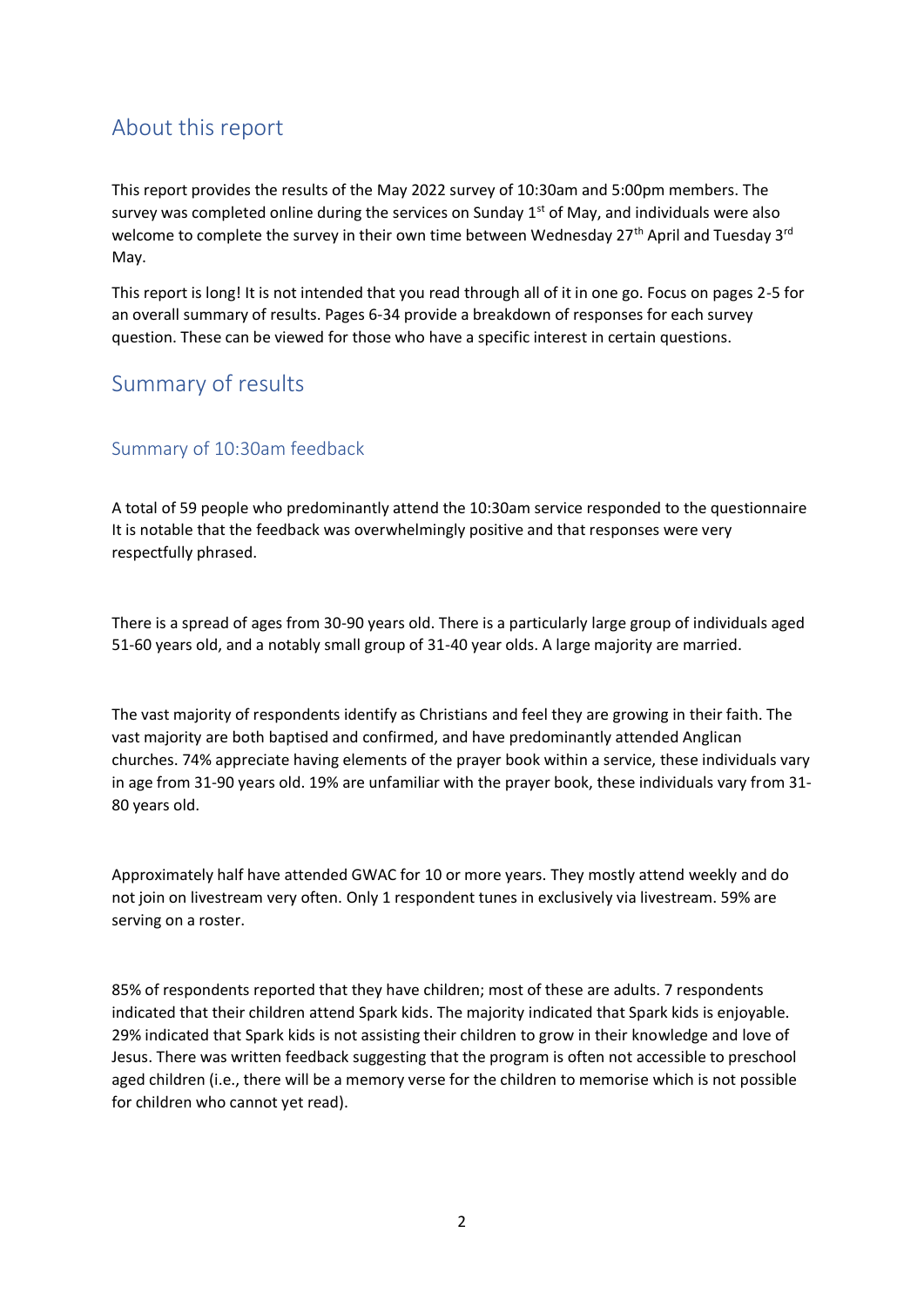The feedback about the 10:30am service was overwhelmingly positive. People find the community welcoming and encouraging. People find the elements of the service helpful. They appreciate that the service starts on time and isn't too long. All but 3 respondents are happy with the starting time of the service. There was some constructive feedback given which is outlined in the 'written feedback' section below.

## <span id="page-2-0"></span>10:30am written feedback

Respondents were invited to respond to the following question: *"What is the most encouraging or enjoyable thing about joining in the services at GWAC?"*

There were a total of 56 responses to the question. They can be summarised into the following main themes:

- Teaching: Applicable, bible based and informative sermons. Immersion in God's word. This theme was mentioned by 33 people.
- Fellowship: Fellowship with other believers. Feeling part of a community. Encouragement in the Christian walk. This theme was also mentioned by 33 people.
- Music: Corporate musical worship. This theme was mentioned by 16 people.
- Corporate prayer was mentioned by 5 people and sharing communion together was mentioned by 2 people.

Respondents were also invited to respond to the following question: *"If there was one thing you could change at the service you attend what would it be?"*

There were a total of 47 responses to the question. The following 3 suggestions came up multiple times:

- Music: Inclusion of traditional hymns and songs (7 responses to this effect). Music volume to be softer so that the congregation can hear each other sing (3 responses to this effect). Ensuring the music is biblically sound (1 response).
- Children and families: More children to be present at the service. Involvement of children within the service, including having a children's talk. For the Spark program to be more age appropriate for preschool aged children. This was mentioned by 5 people.
- Communion to be shared more often. This was mentioned by 3 people.

The following suggestions were made by individuals:

- A GWAC weekend away
- More creative elements (i.e., drama or dance).
- More variety in general rather than the same format (OOS) each week.
- The congregation to be punctual at start of service
- More prayerbook elements
- Hearing from members more often, i.e., testimonies
- A bit more of an 'up beat' feel during worship. People seem disengaged.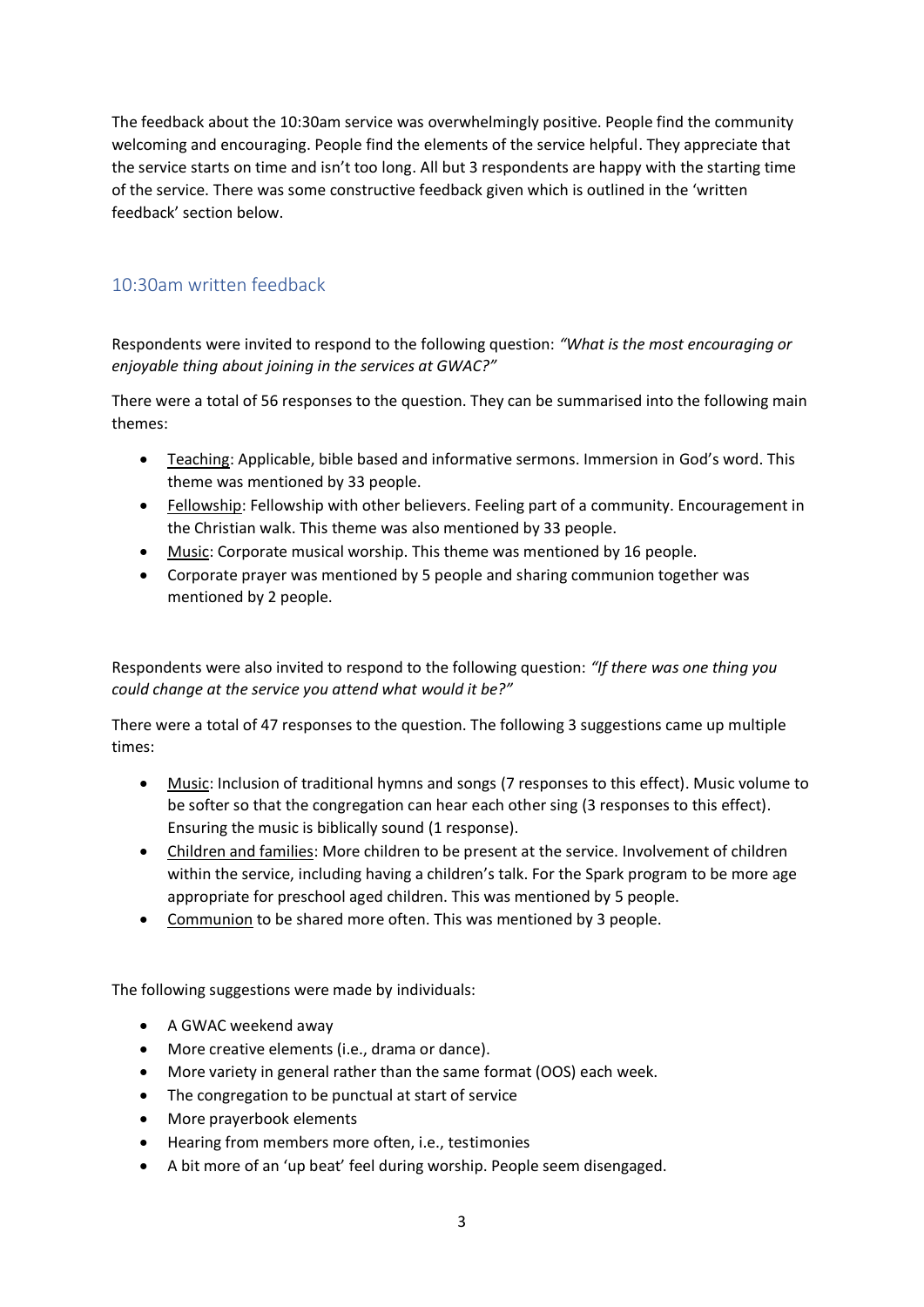- More women upfront.
- The bible reading to better capture the audience

## <span id="page-3-0"></span>Summary of 5:00pm feedback

A total of 66 people who predominantly attend the 5:00pm service responded to the questionnaire. It is notable that the feedback was overwhelmingly positive and that responses were very respectfully phrased.

There is a spread of ages from 12-70 years old. There is a particularly large group of individuals aged 18-30 years old, and a notably small group of 31-40 year olds (the latter was also noted at the 10:30 service and is likely a factor in the small number of young children currently attending GWAC). Just over half are married and there is a large group of single people.

A large majority of respondents identify as Christians and feel they are growing in their faith. There is a small group who are still exploring their beliefs. Approximately half are both baptised and confirmed. A large group have attended Anglican churches, although there are a variety of church backgrounds. Approximately half have attended GWAC for 10 or more years. They mostly attend weekly, with approximately 1 quarter reporting that they periodically join in via livestream. 64% are serving on a roster.

27% of respondents reported that they have children. 8 respondents indicated that their children attend Spark kids. The majority indicated that Spark kids is enjoyable and helpful.

The feedback about the 5:00pm service was overwhelmingly positive. In particular, the 5:00pm congregation reported that they find the community welcoming and encouraging. All but 3 respondents are happy with the starting time. There was some constructive feedback given which is outlined in the 'written feedback' section below.

## <span id="page-3-1"></span>5:00pm written feedback

Respondents were invited to respond to the following question: *"What is the most encouraging or enjoyable thing about joining in the services at GWAC?"*

There were a total of 50 responses to the question. They can be summarised into the following main themes. These are written in order of how often they were mentioned by respondents:

• Community: Fellowship with other believers. Feeling part of a community. The community is friendly and there is a good atmosphere. This theme was mentioned by 33 people.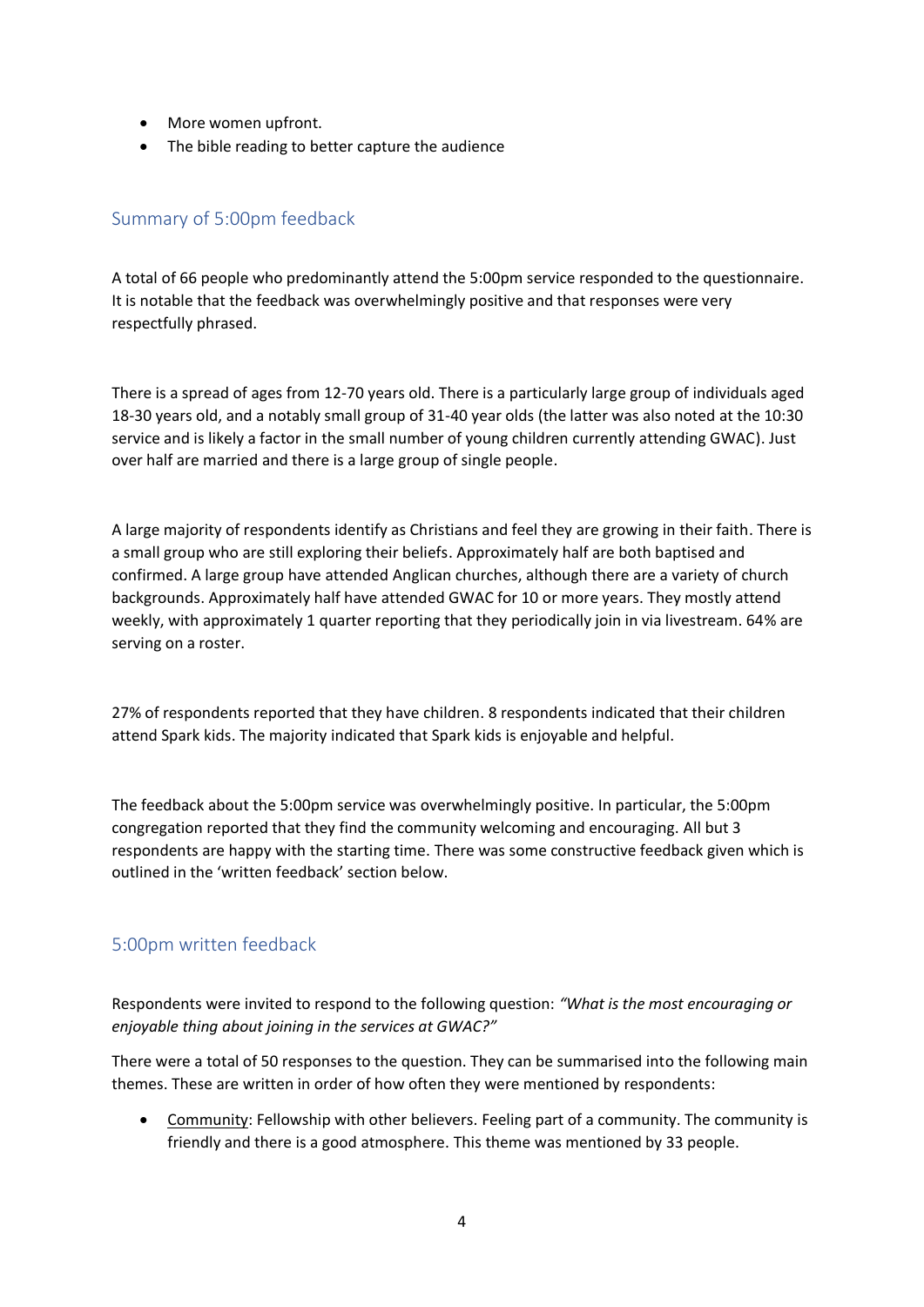- Teaching: The bible-based teaching. Learning about God. This theme was mentioned by 12 people.
- Music: Corporate musical worship. There is an appreciation of contemporary worship. This theme was mentioned by 10 people.

Respondents were also invited to respond to the following question: *"If there was one thing you could change at the service you attend what would it be?"*

There were a total of 49 responses to the question. The following suggestions came up multiple times:

- Variety: More variety and creativity in the services. Inclusion of mediums of worship and teaching that suit multiple learning styles and passions. There were 11 responses in this theme, and an additional 2 responses suggesting sermons should be shorter.
- Music: 7 people indicated that they find the music too loud; they want to be able to hear the congregation sing (of these 7 one is aged 18-30, the remaining are aged 31-70). 6 people indicated they would like to see more variety in the genre of music and lyrics with more depth.
- More female leadership, rather than women having auxiliary roles. This was mentioned by 3 people.
- Sharing meals together after the service. This was mentioned by 4 people.
- Ensuring that the service is appealing and applicable to youth/young adults, and that those people have opportunities to have a prominent role within the services. This was mentioned by 6 people. Some of these individuals were parents and others were young people.

The following suggestions were made by individuals:

- Increase in frequency of communion (this was mentioned by 2 people).
- More use of the prayer book
- More events that people can invite non-Christians to
- More emphasis on outreach to the community
- More expository preaching that goes through a whole book of the bible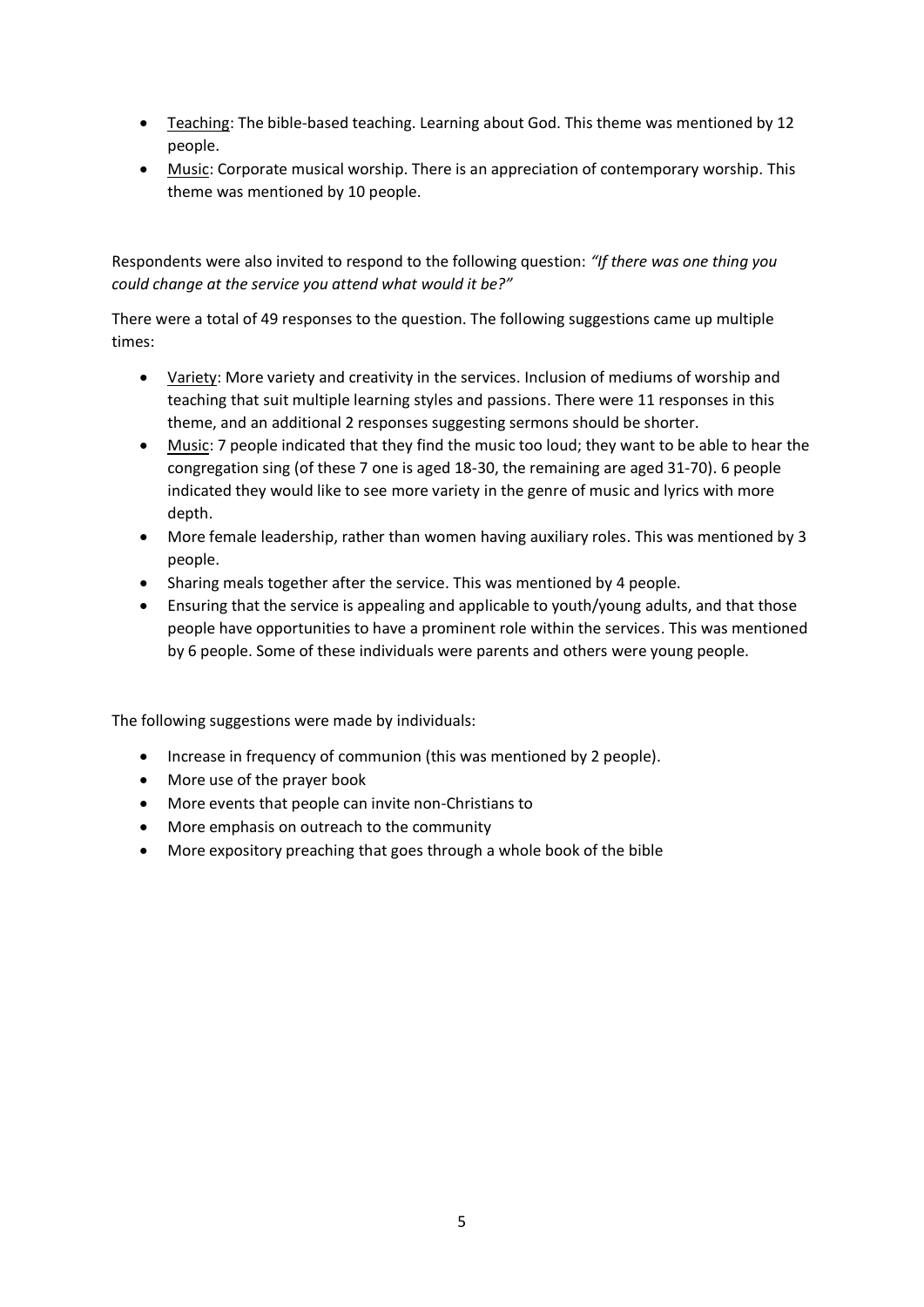# <span id="page-5-0"></span>10:30 results

## <span id="page-5-1"></span>Demographic information



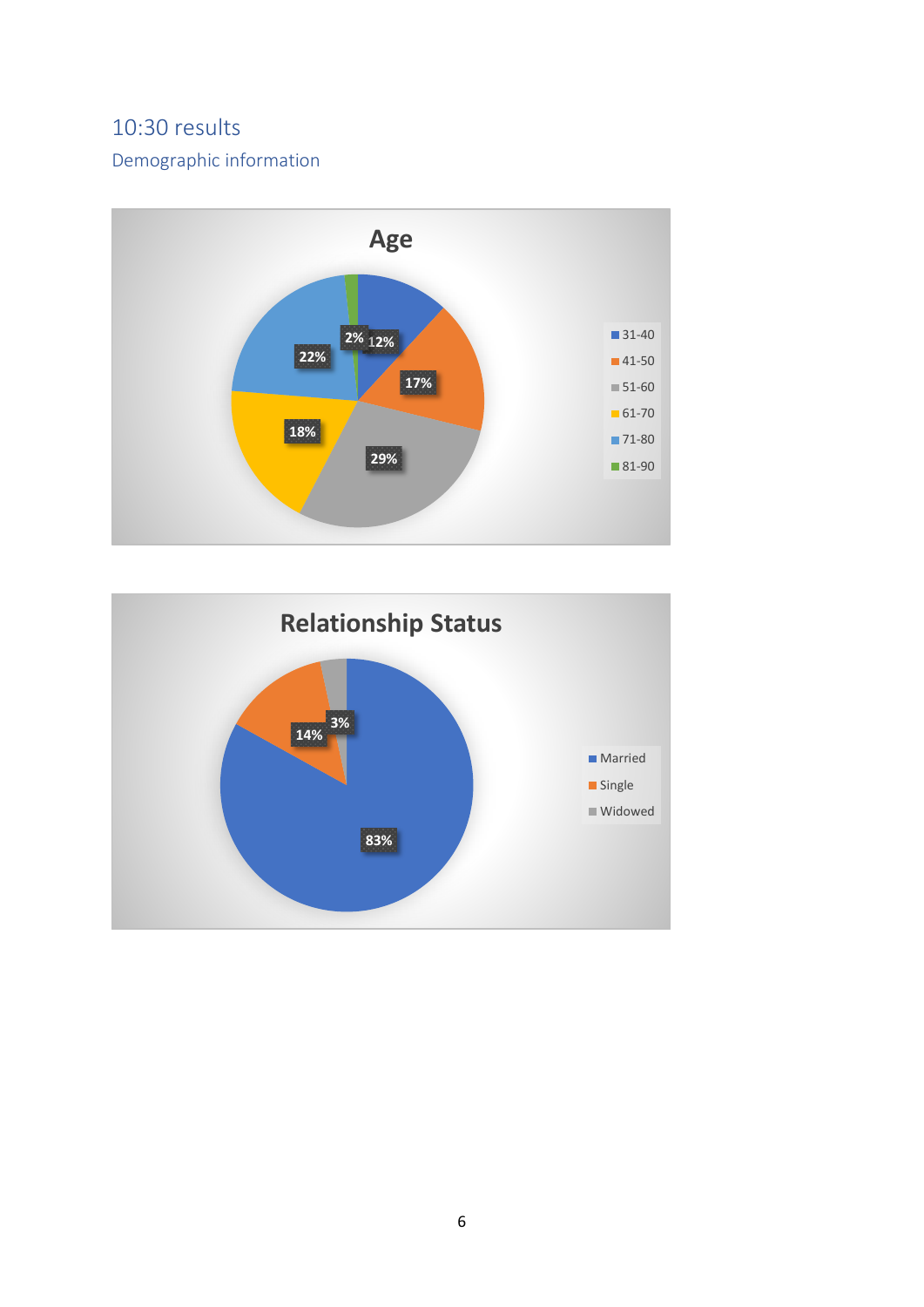

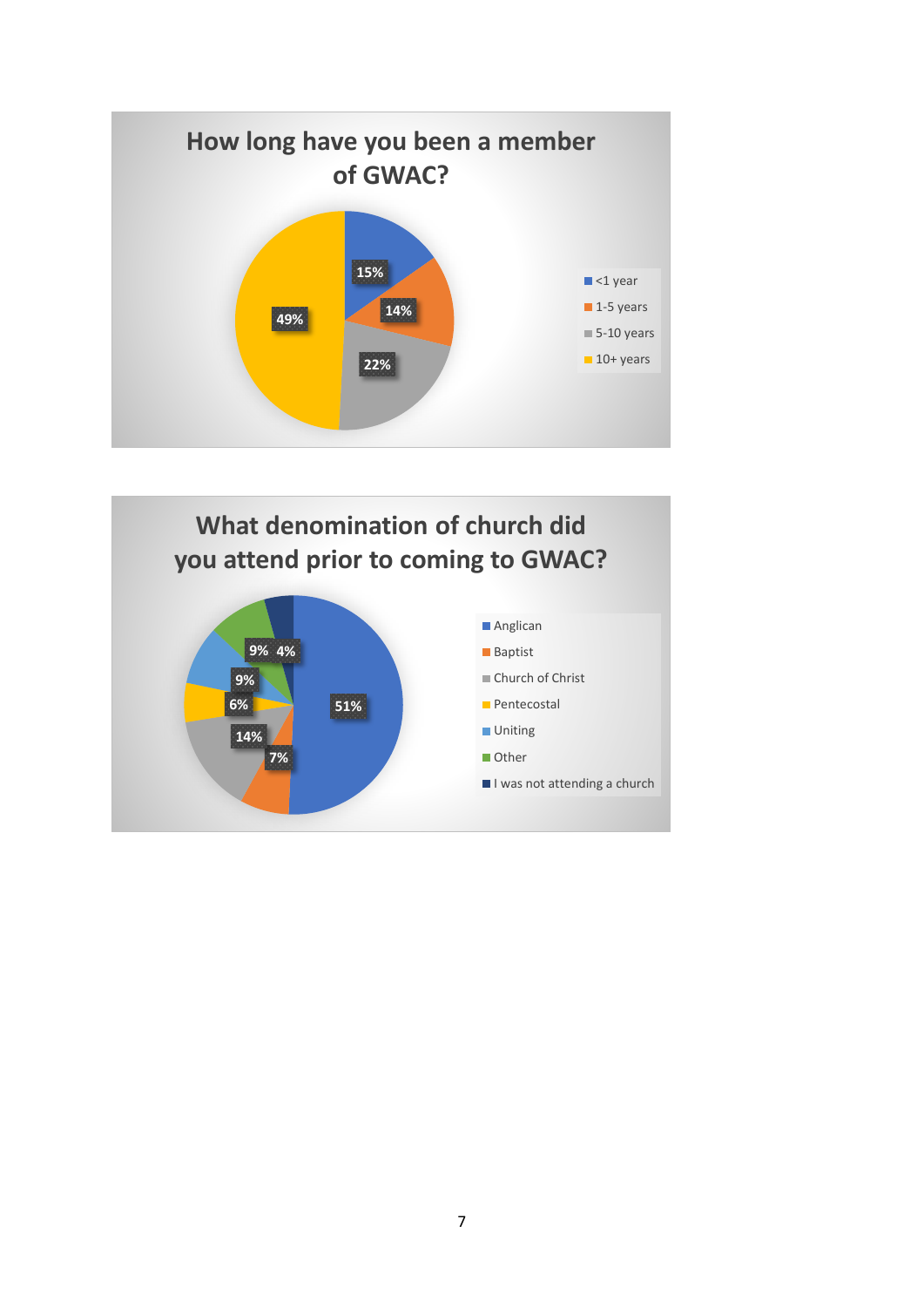

2 people indicated that they are interested in hearing more about baptism or confirmation.

#### <span id="page-7-0"></span>Involvement at 10:30am service

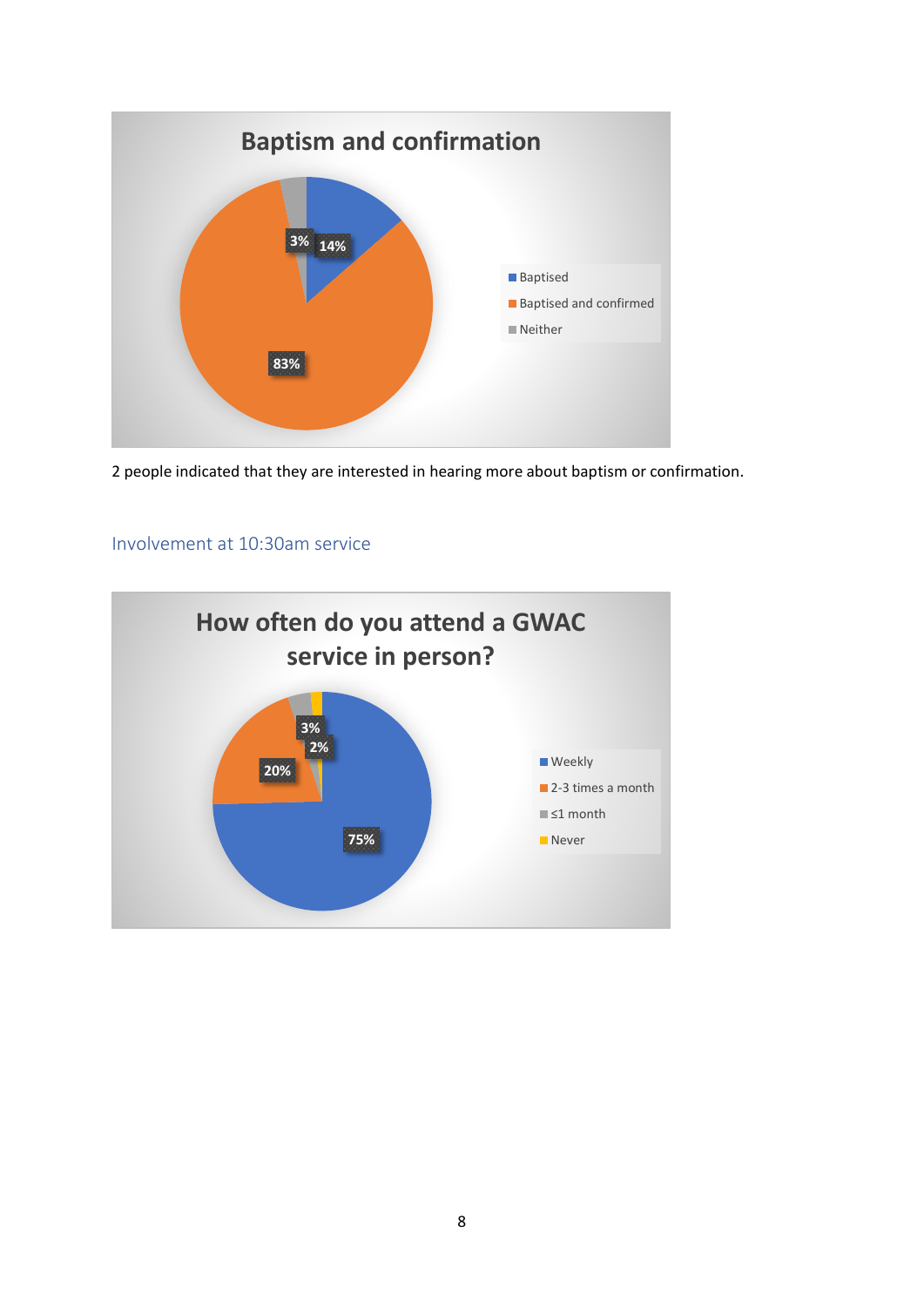

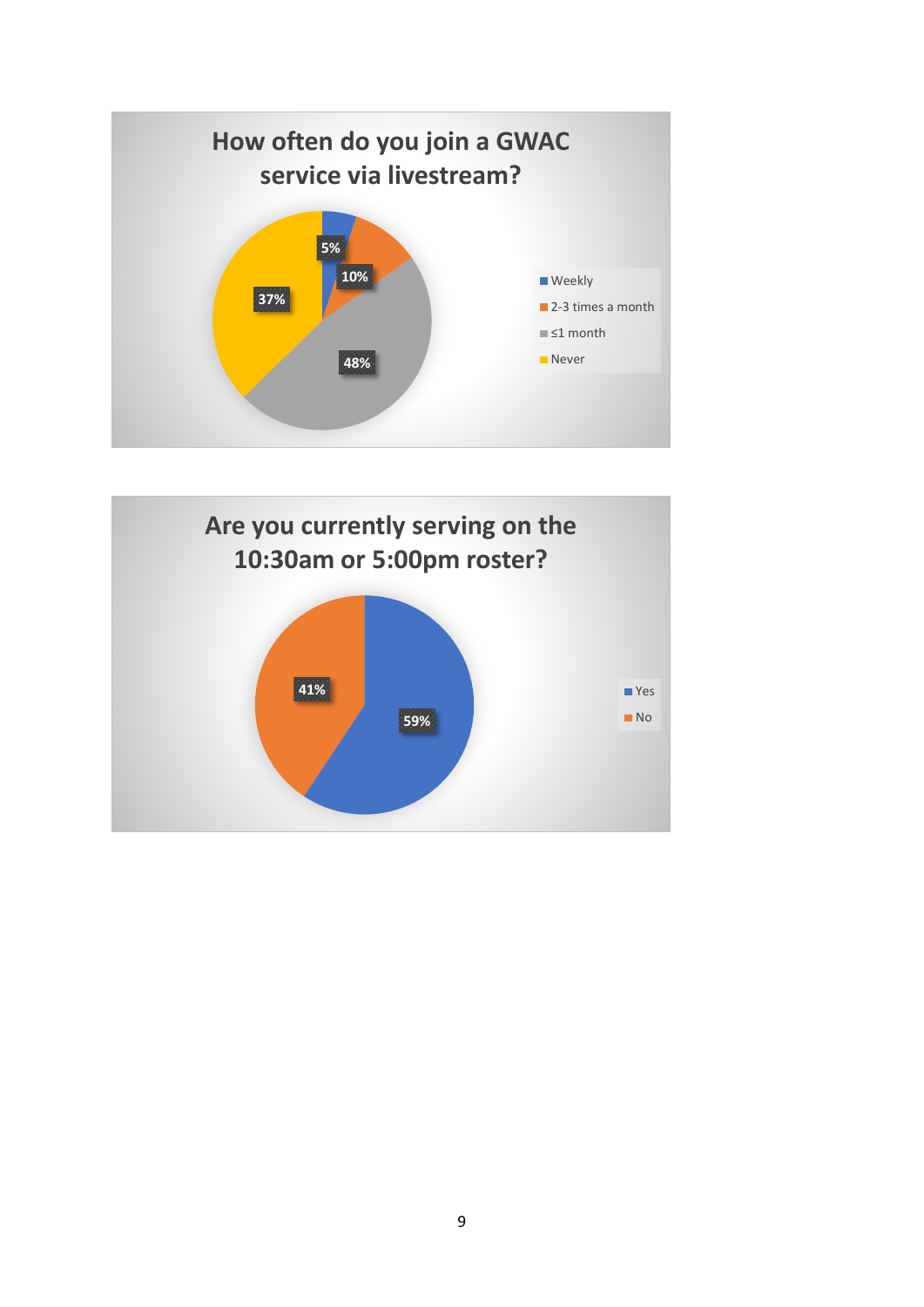

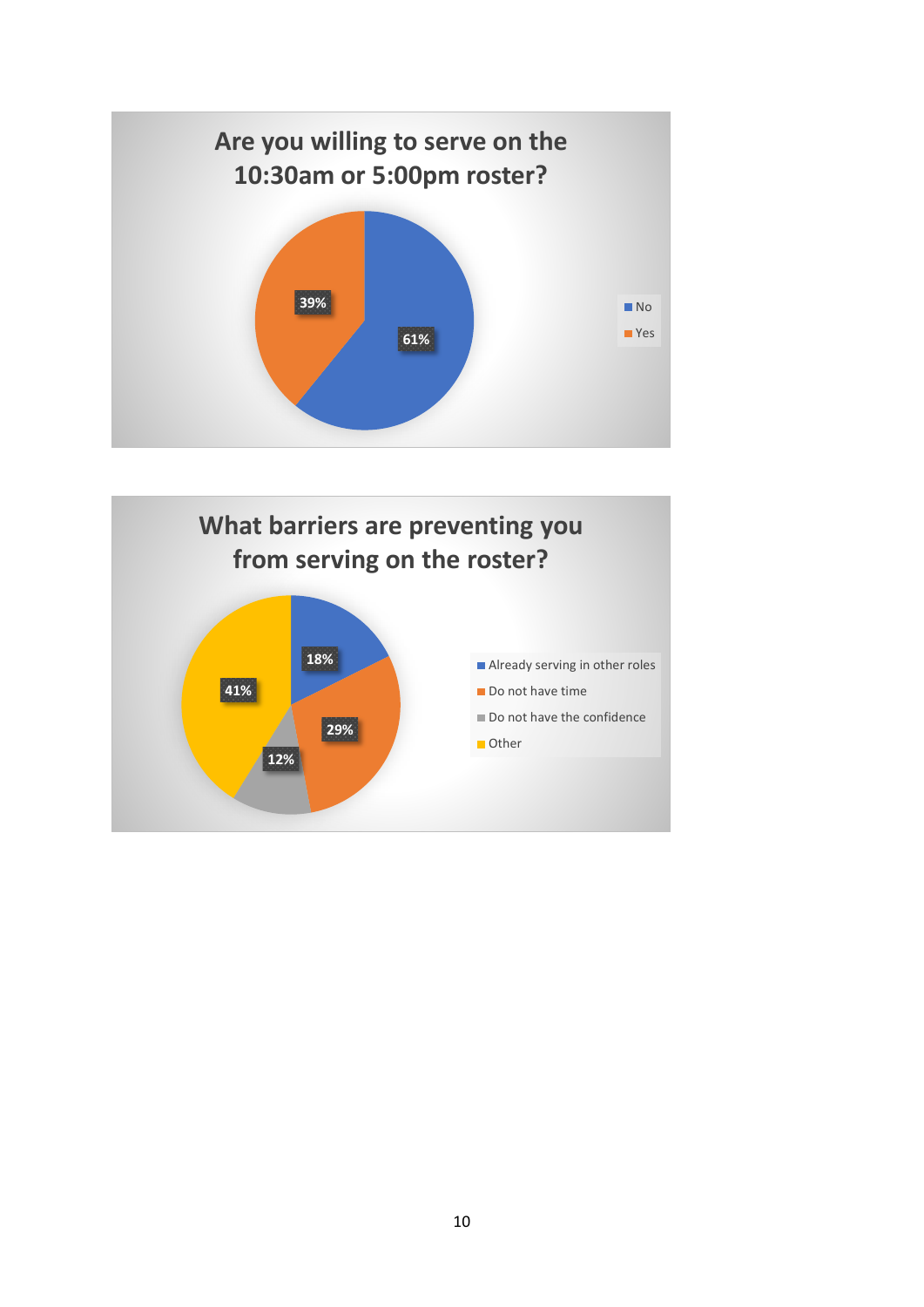## <span id="page-10-0"></span>Spiritual identity and growth



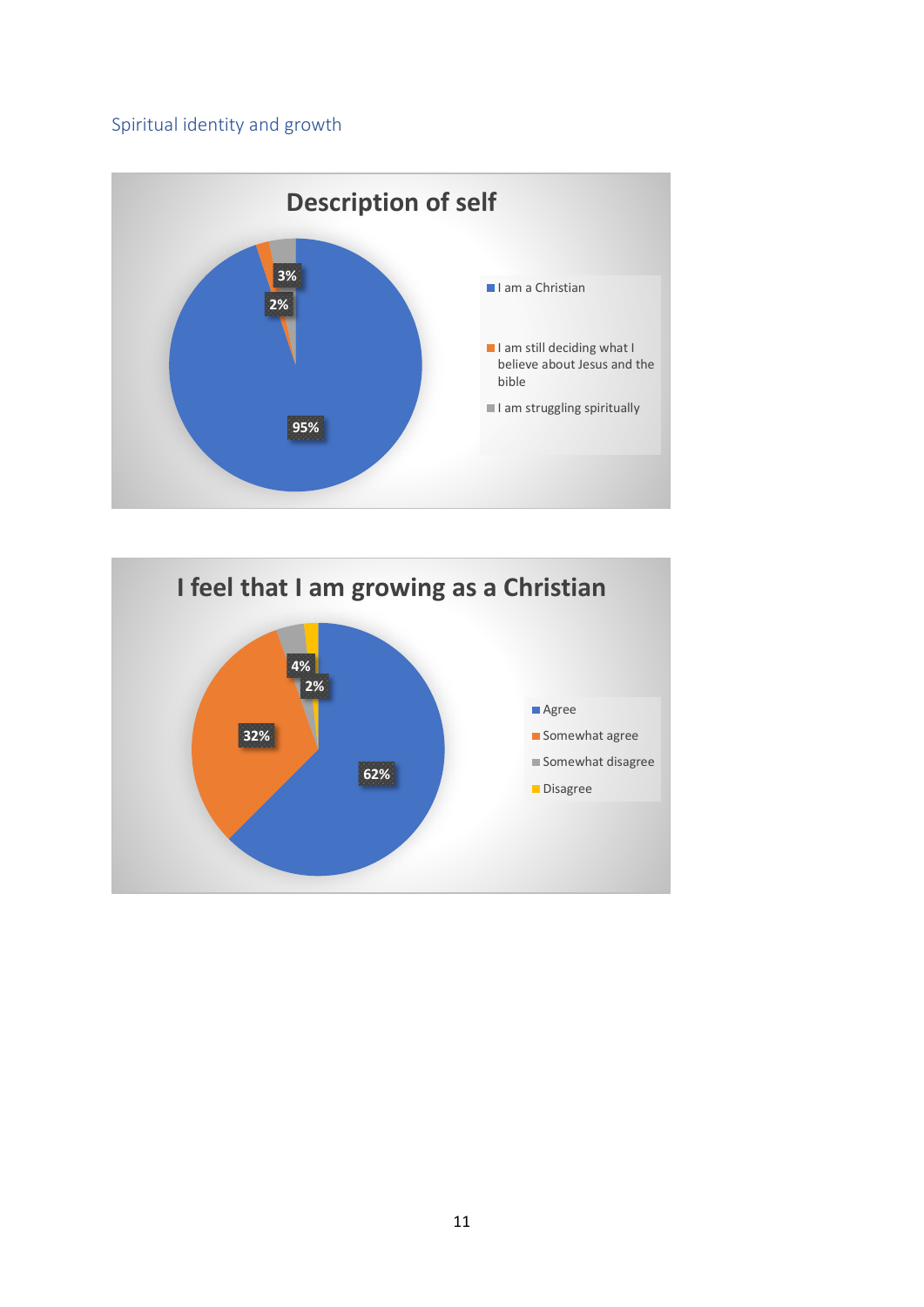

# <span id="page-11-0"></span>Feedback about children's ministry

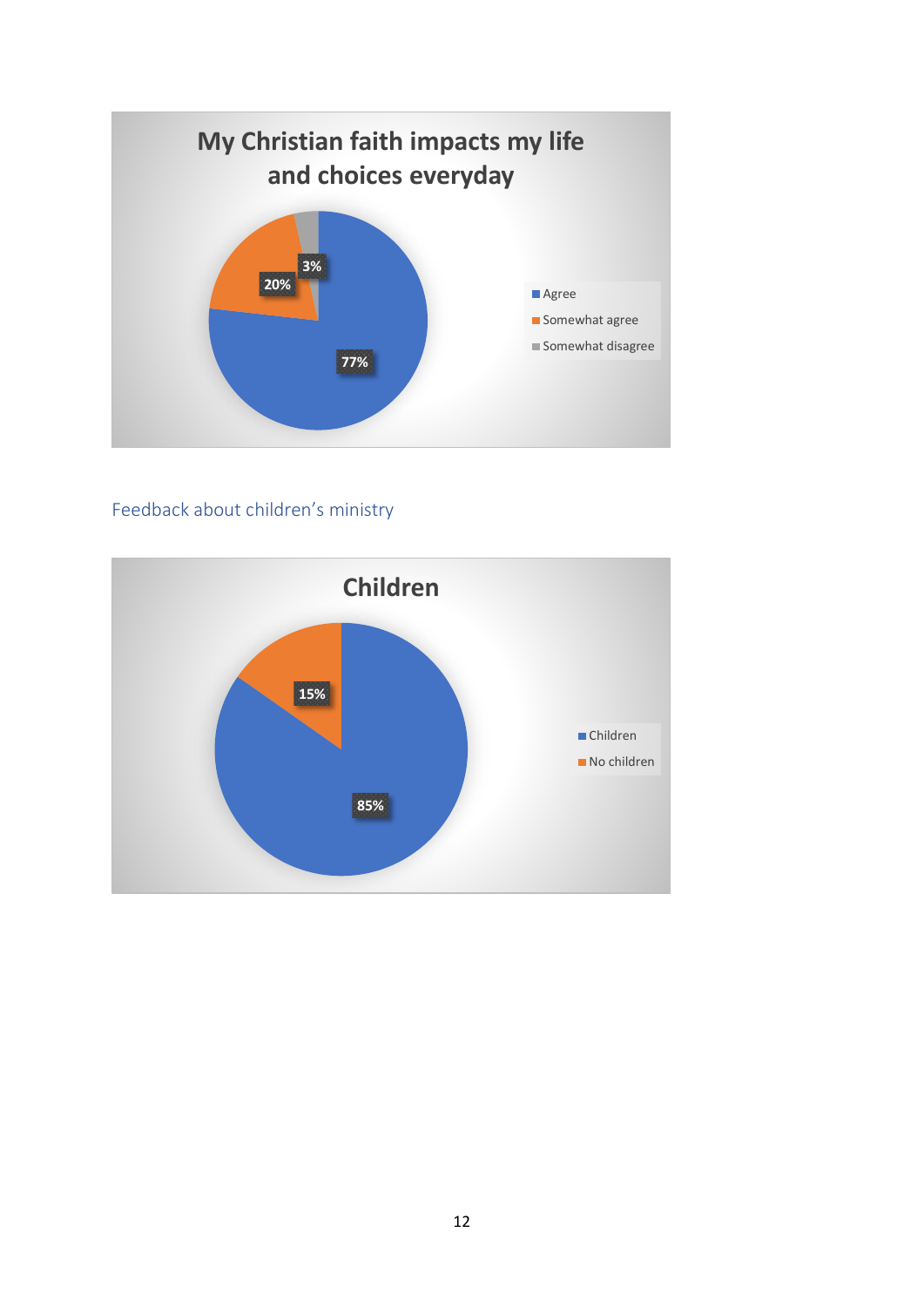

7 respondents indicated that their children attend Spark Kids. Their responses are summarised below.

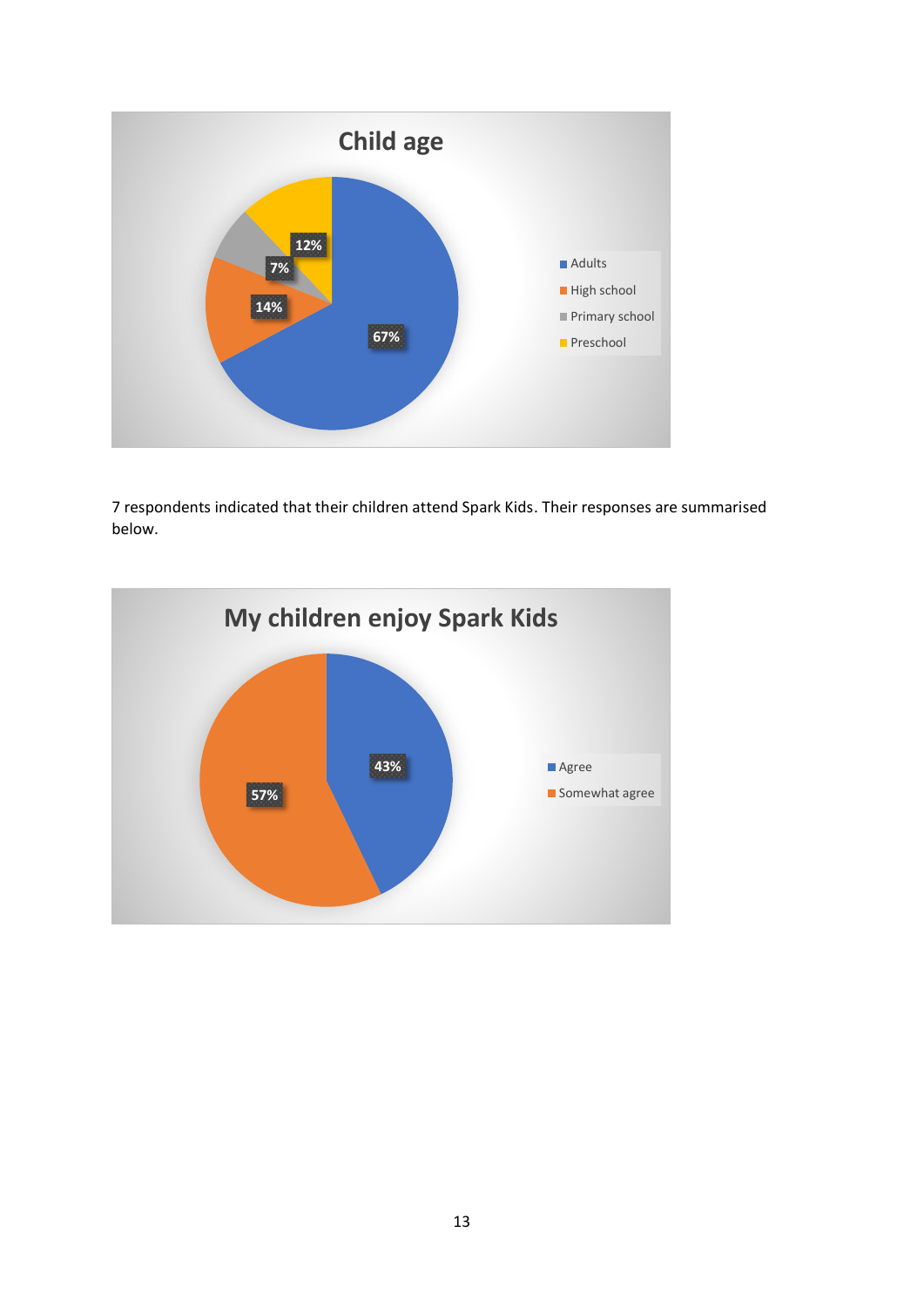

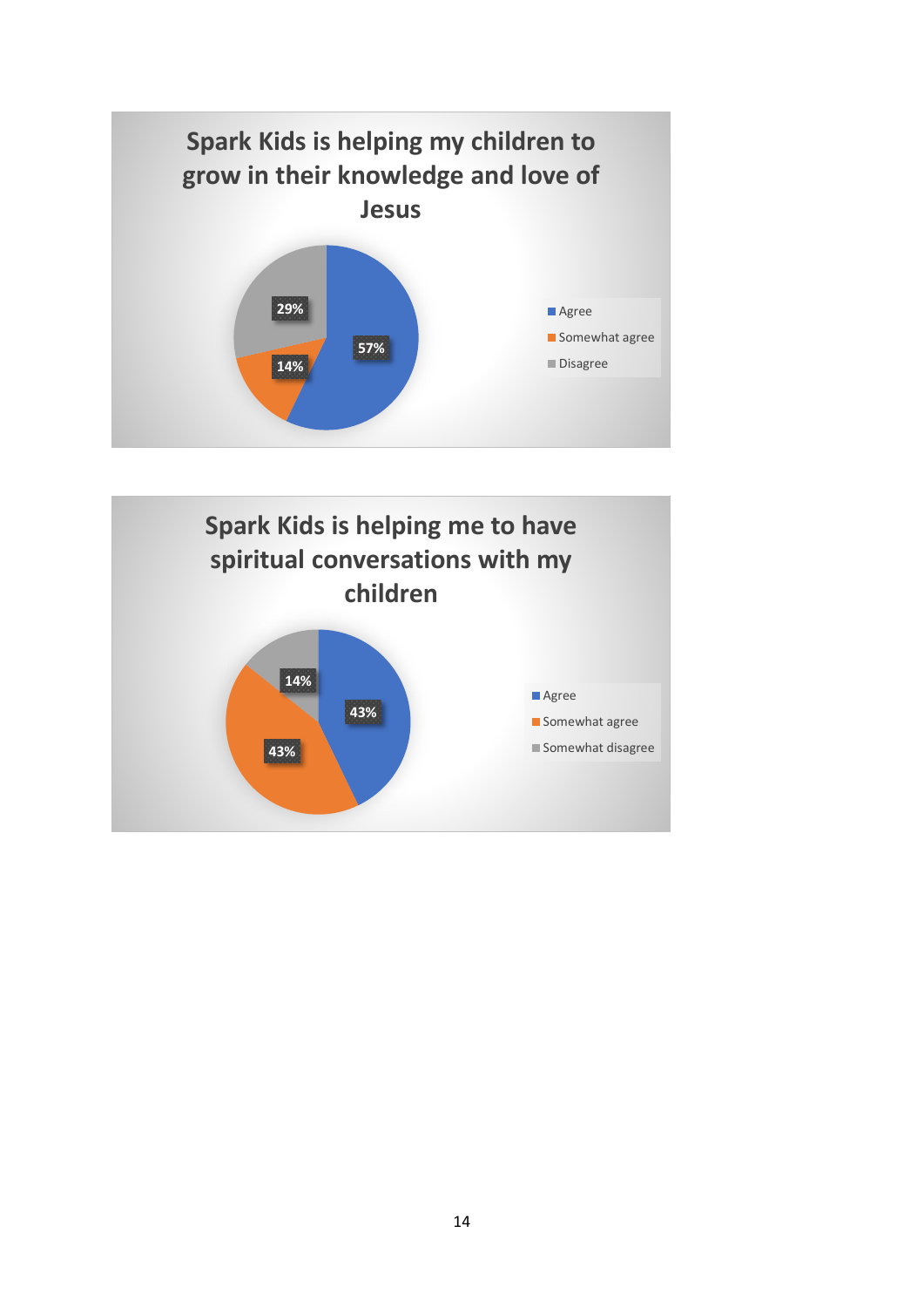#### <span id="page-14-0"></span>Feedback about 10:30am service



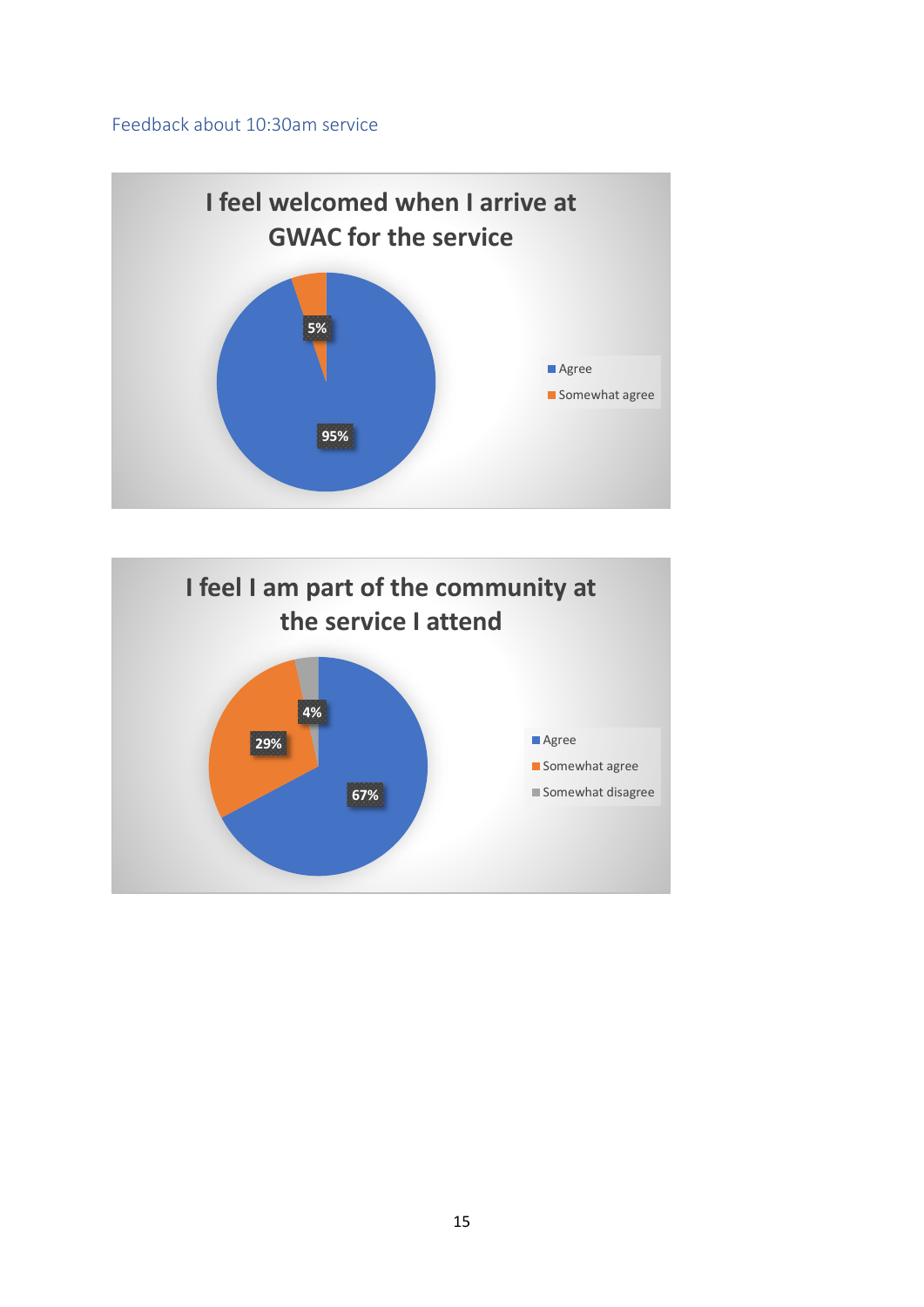

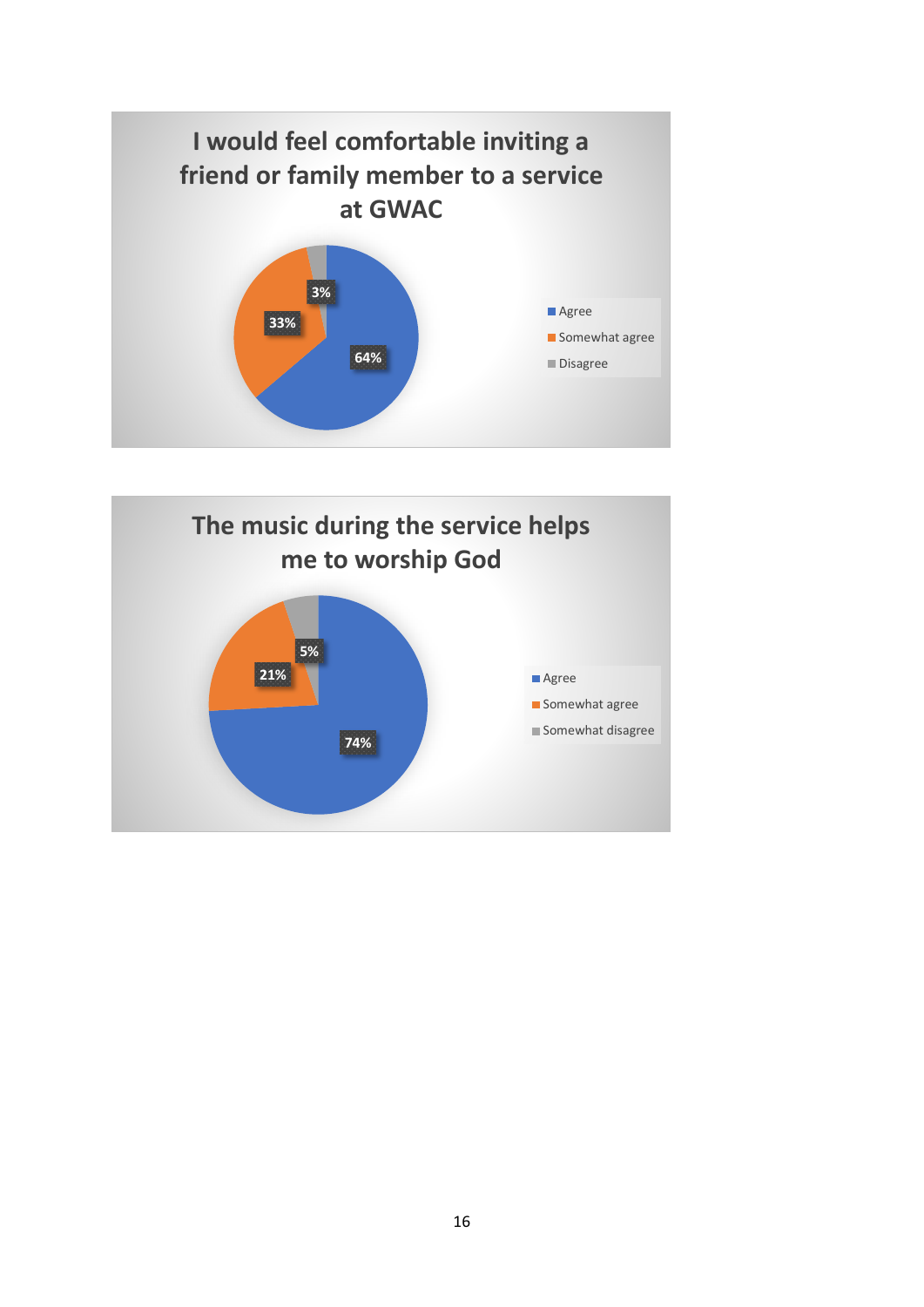

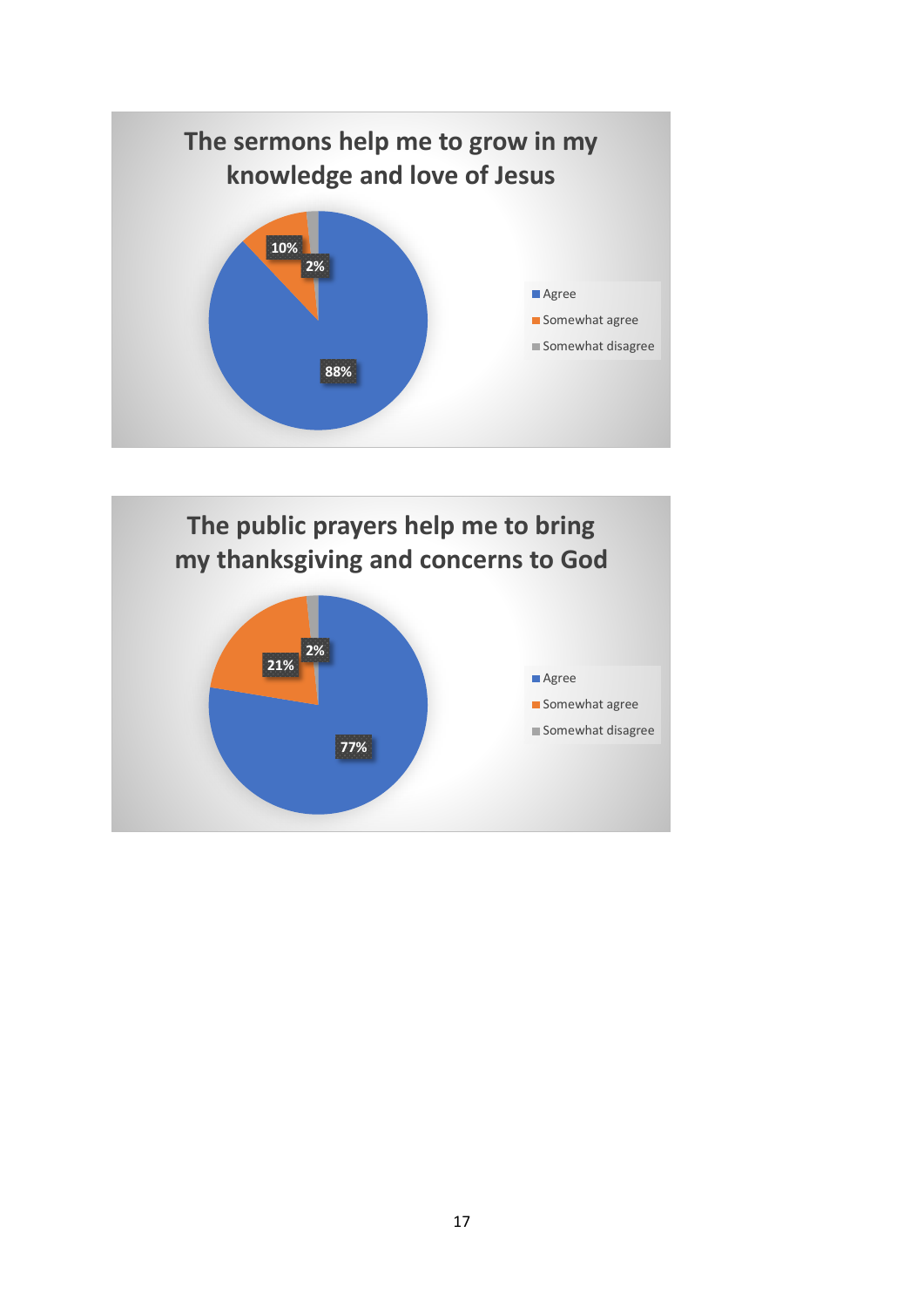

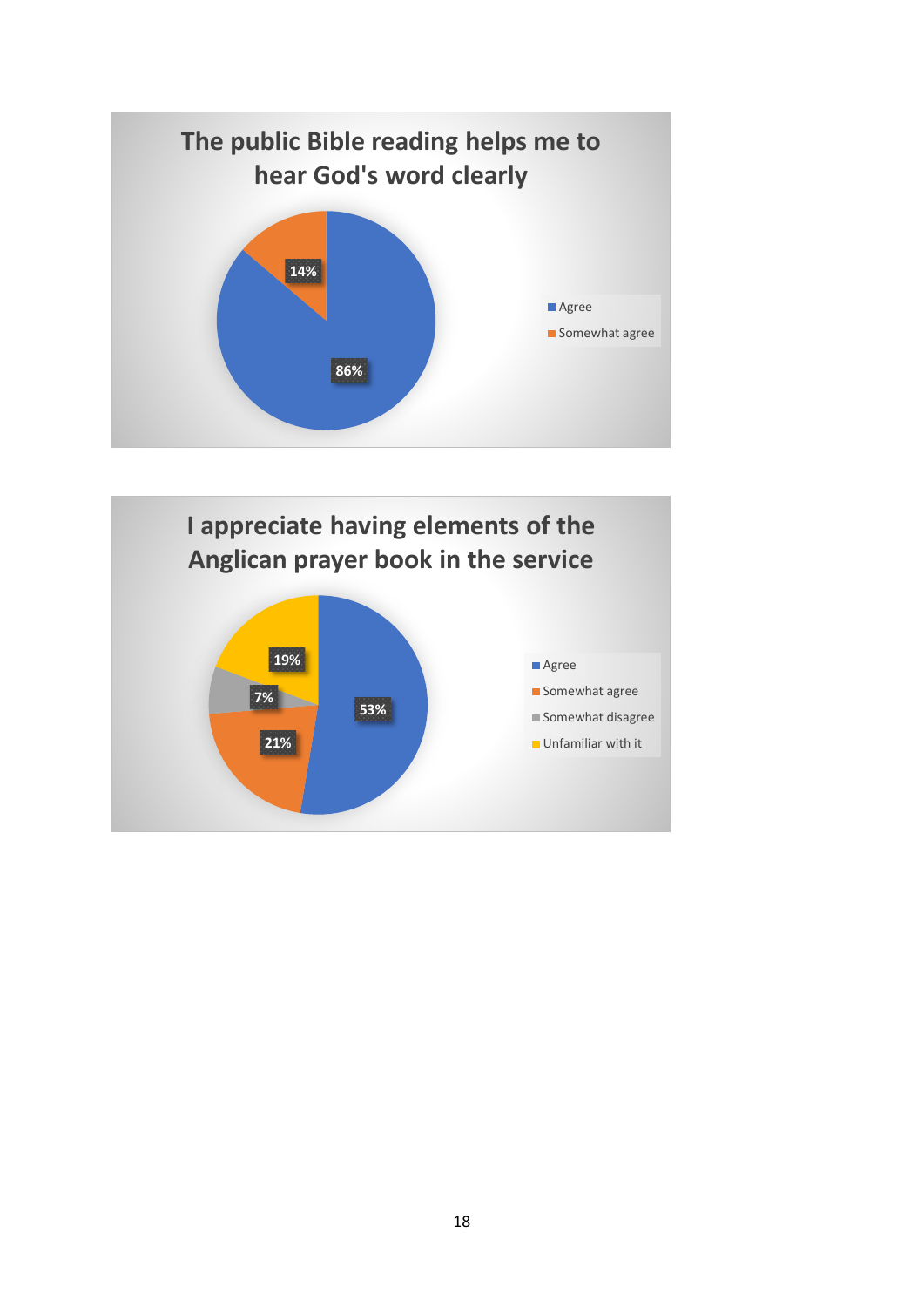

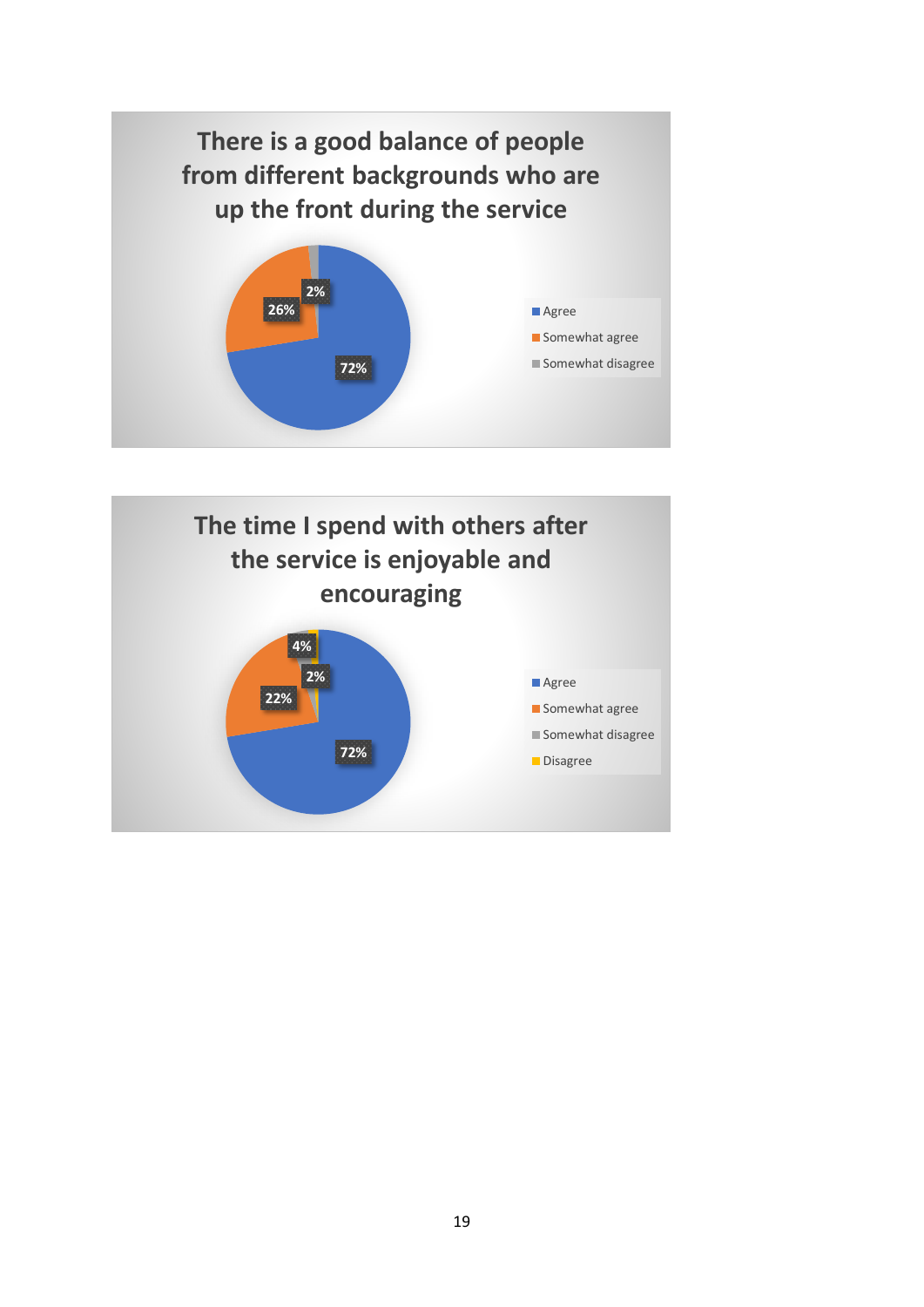



The 3 people who indicated that the start time does not suit them reported that an earlier start time would suit them better.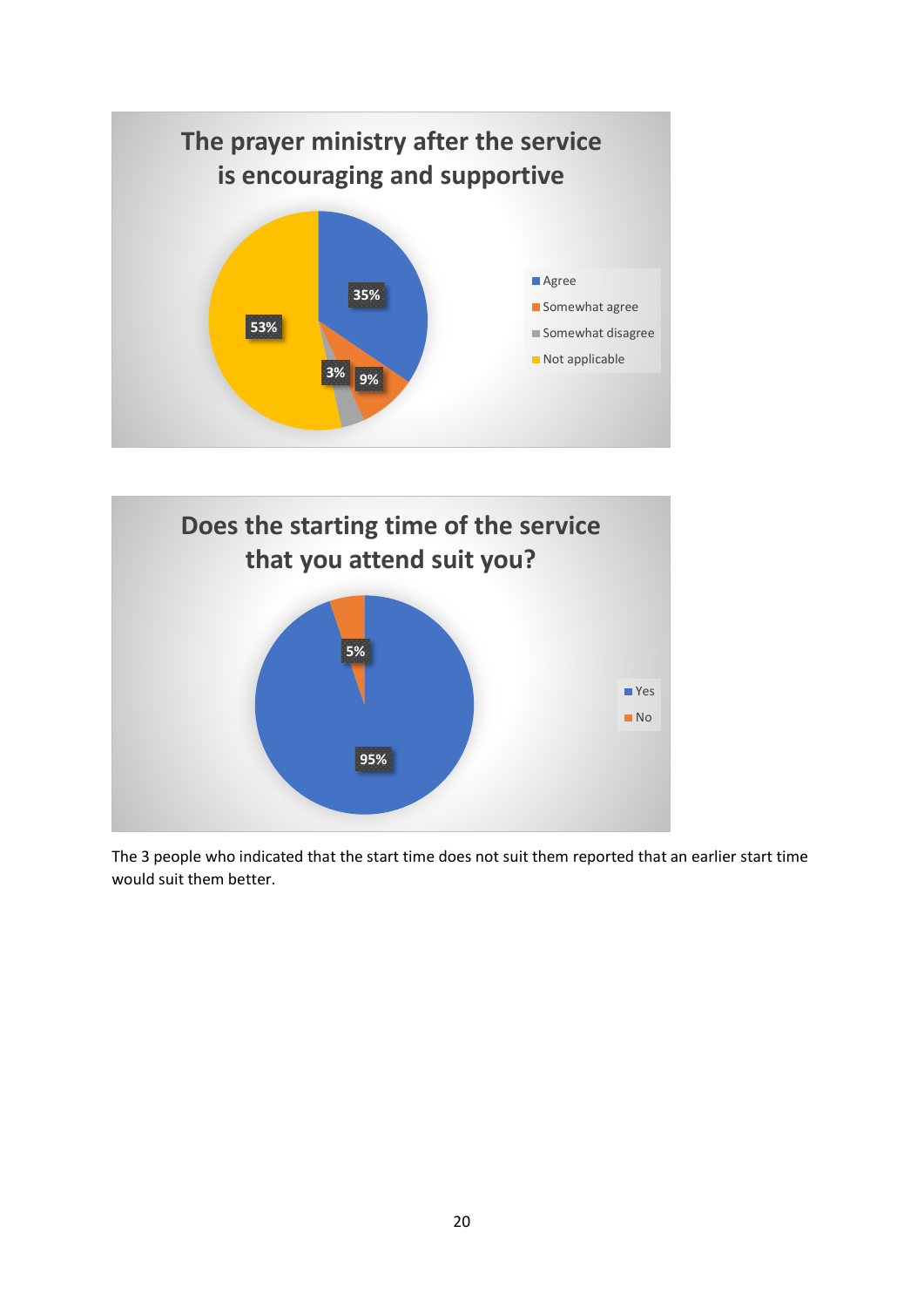# <span id="page-20-0"></span>5:00pm results

# <span id="page-20-1"></span>Demographic information



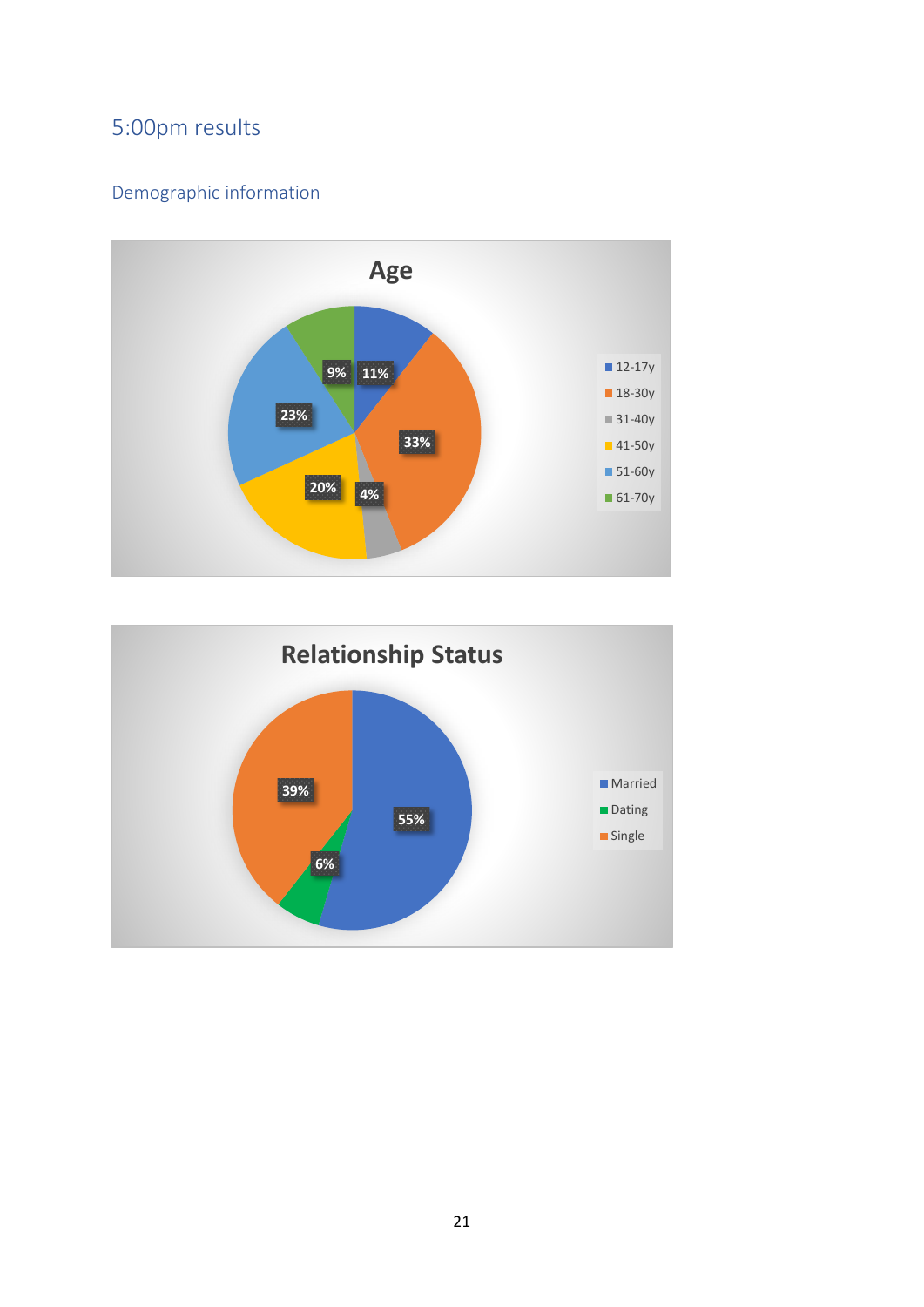

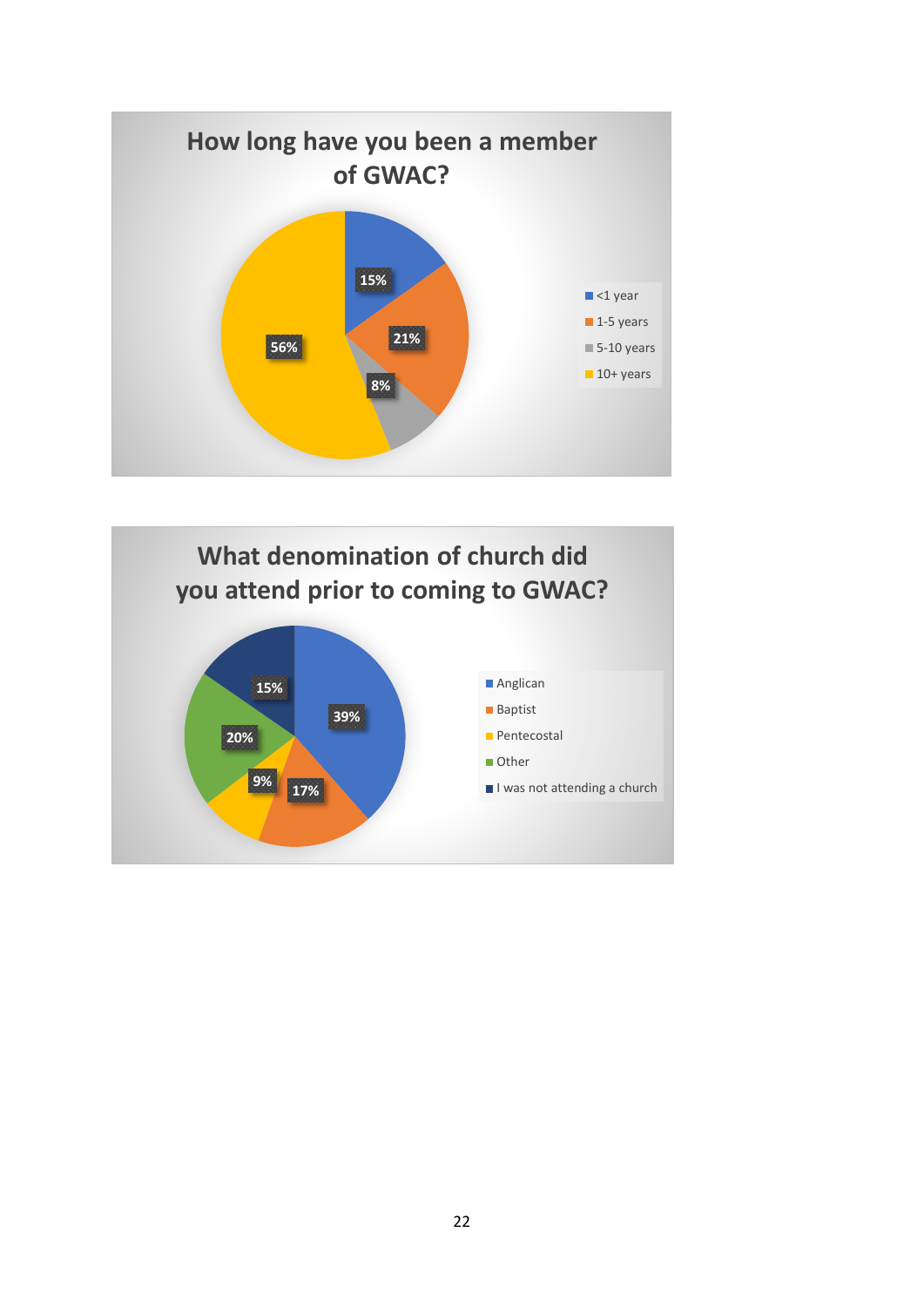

7 people indicated that they are interested in hearing more about baptism or confirmation.

## <span id="page-22-0"></span>Involvement at 5:00pm service

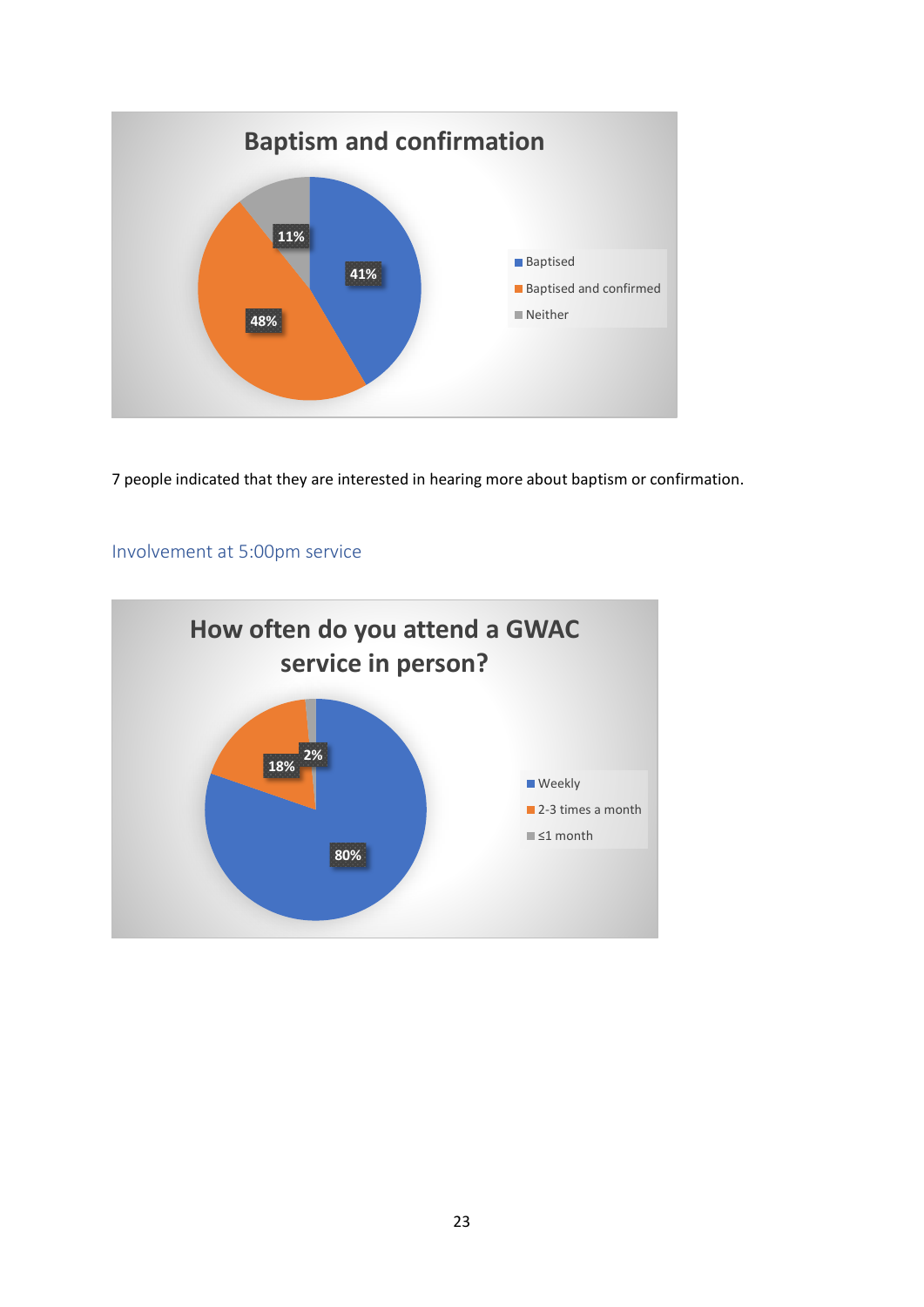



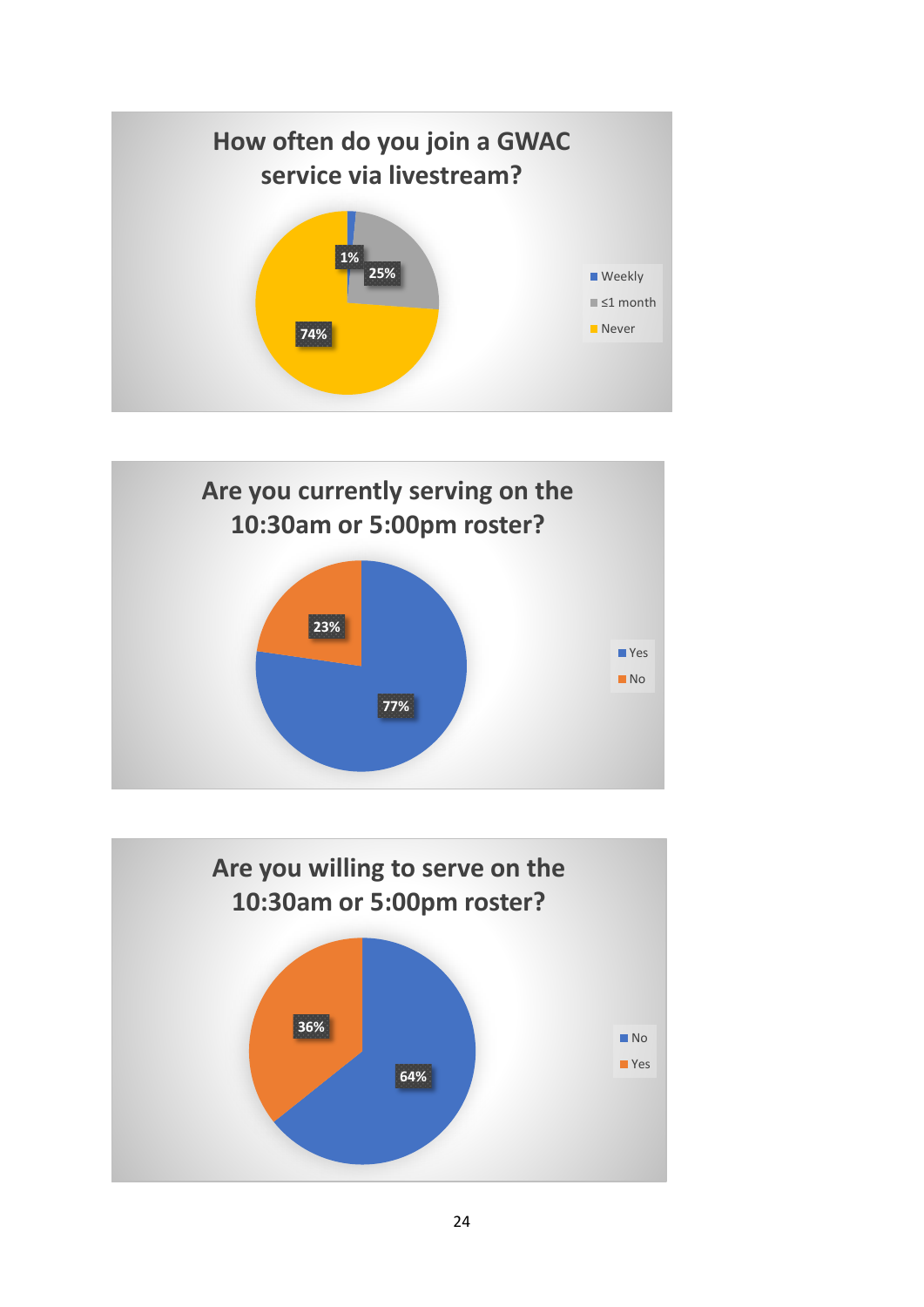

## <span id="page-24-0"></span>Spiritual identity and growth

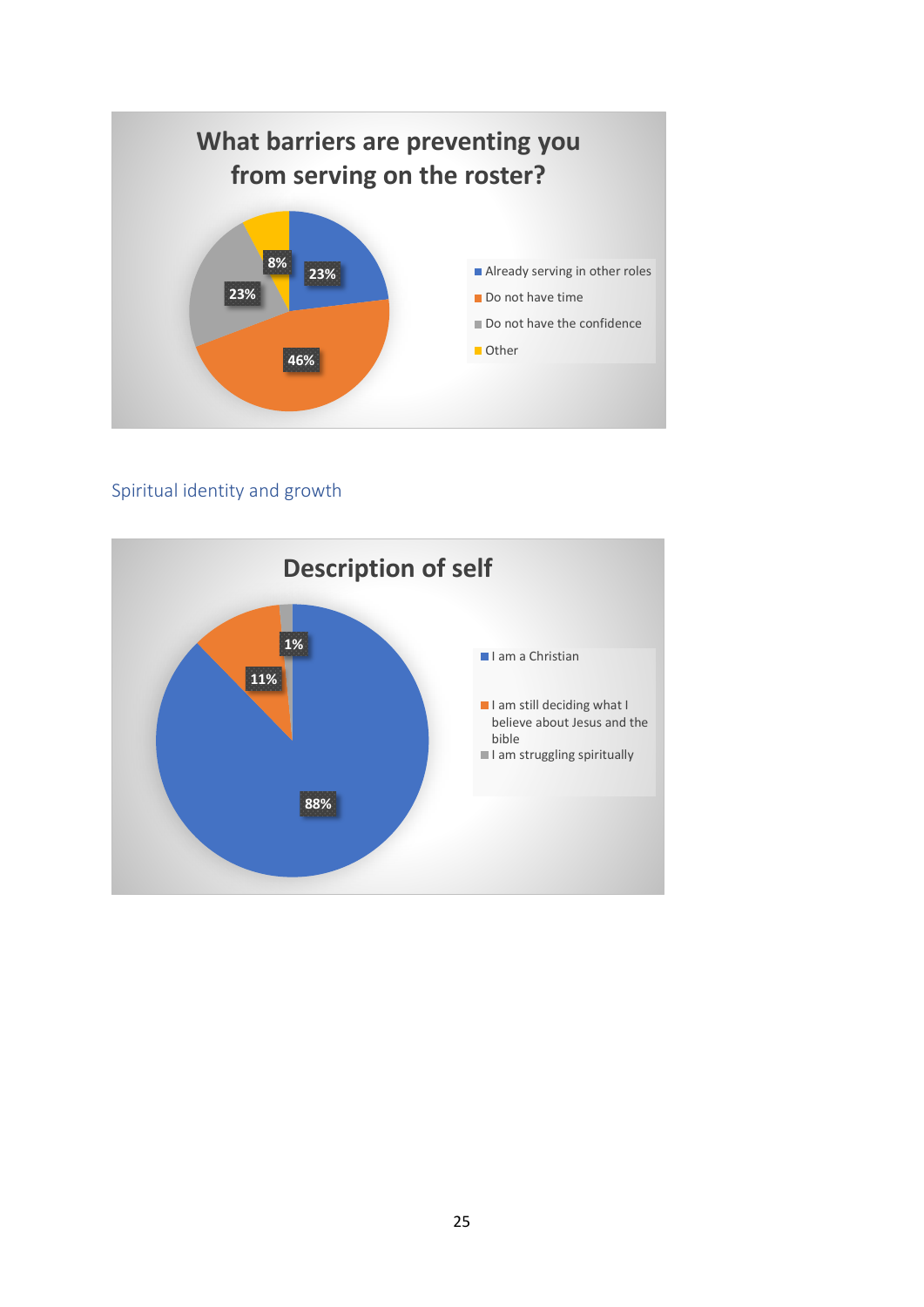

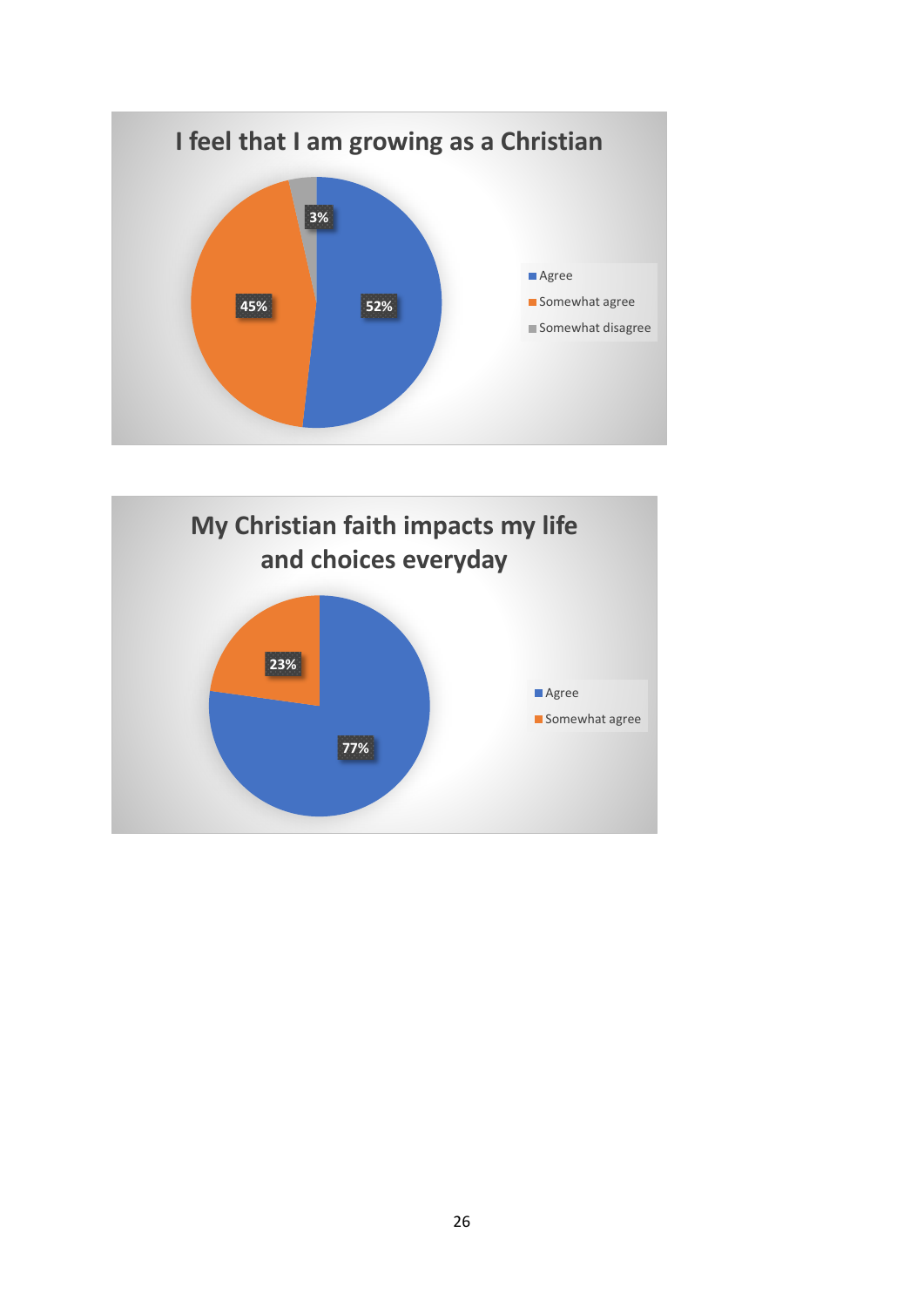## <span id="page-26-0"></span>Feedback about children's ministry





8 respondents indicated that their children attend Spark Kids. Their responses are summarised below.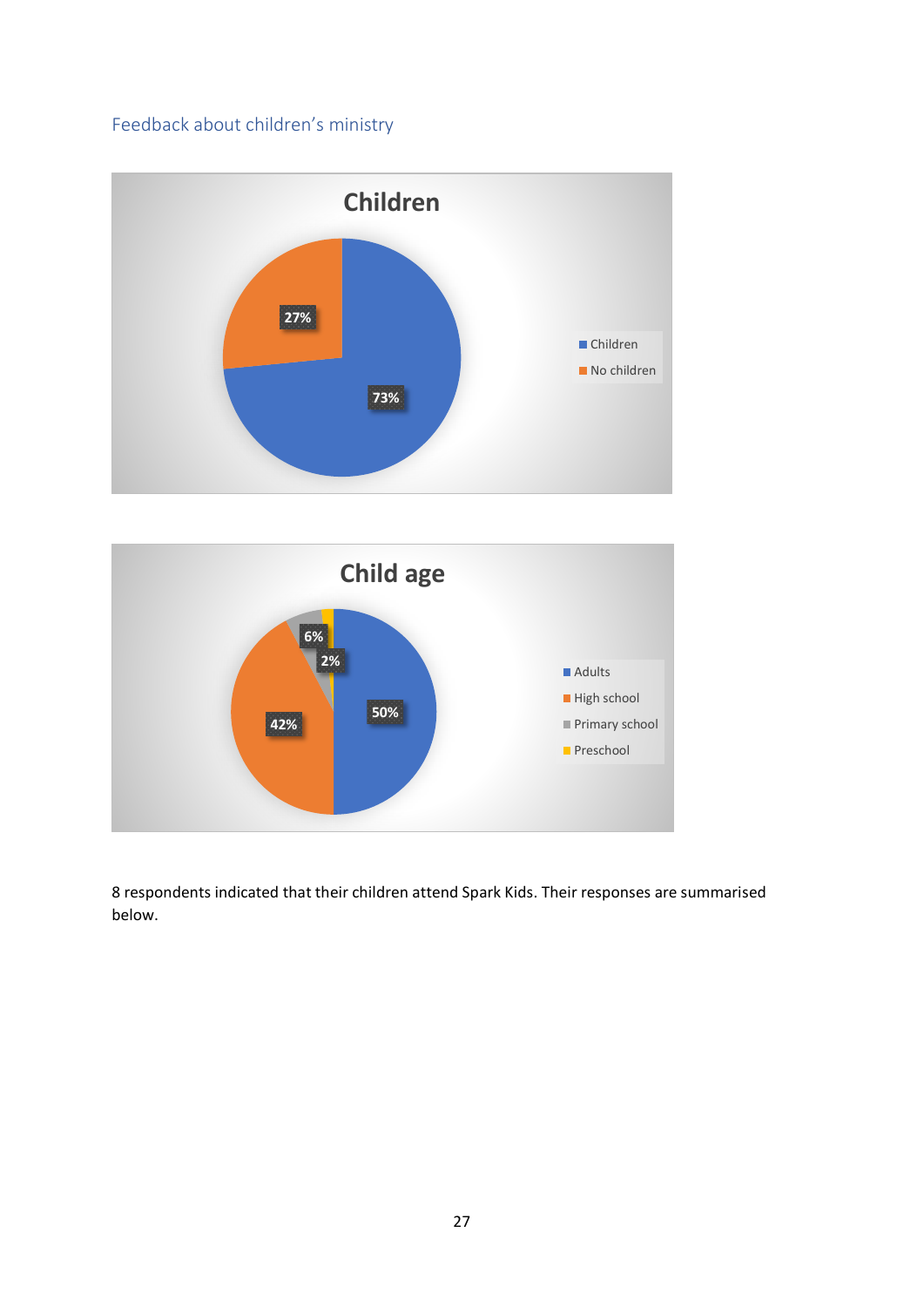



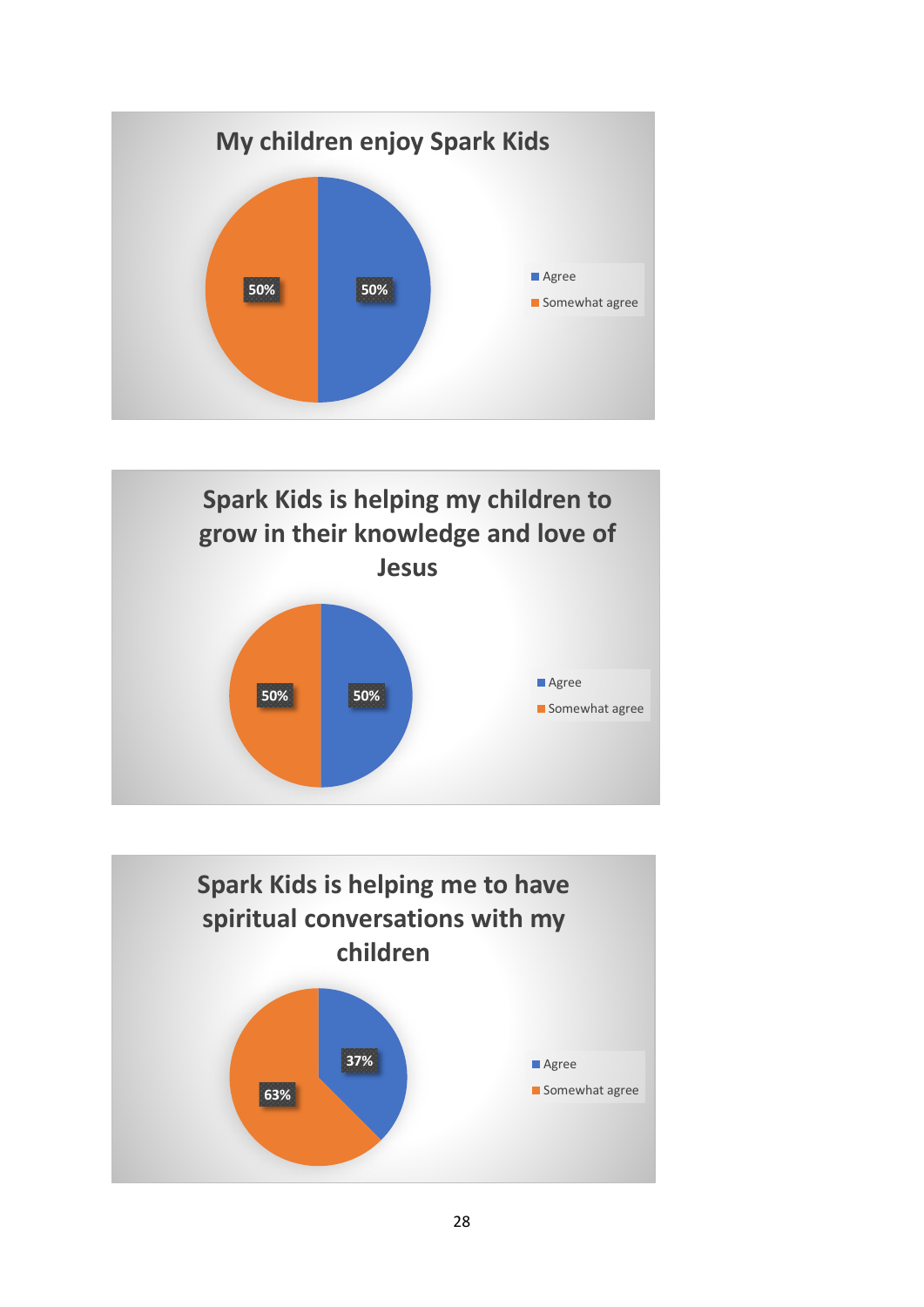### <span id="page-28-0"></span>Feedback about 5:00pm service



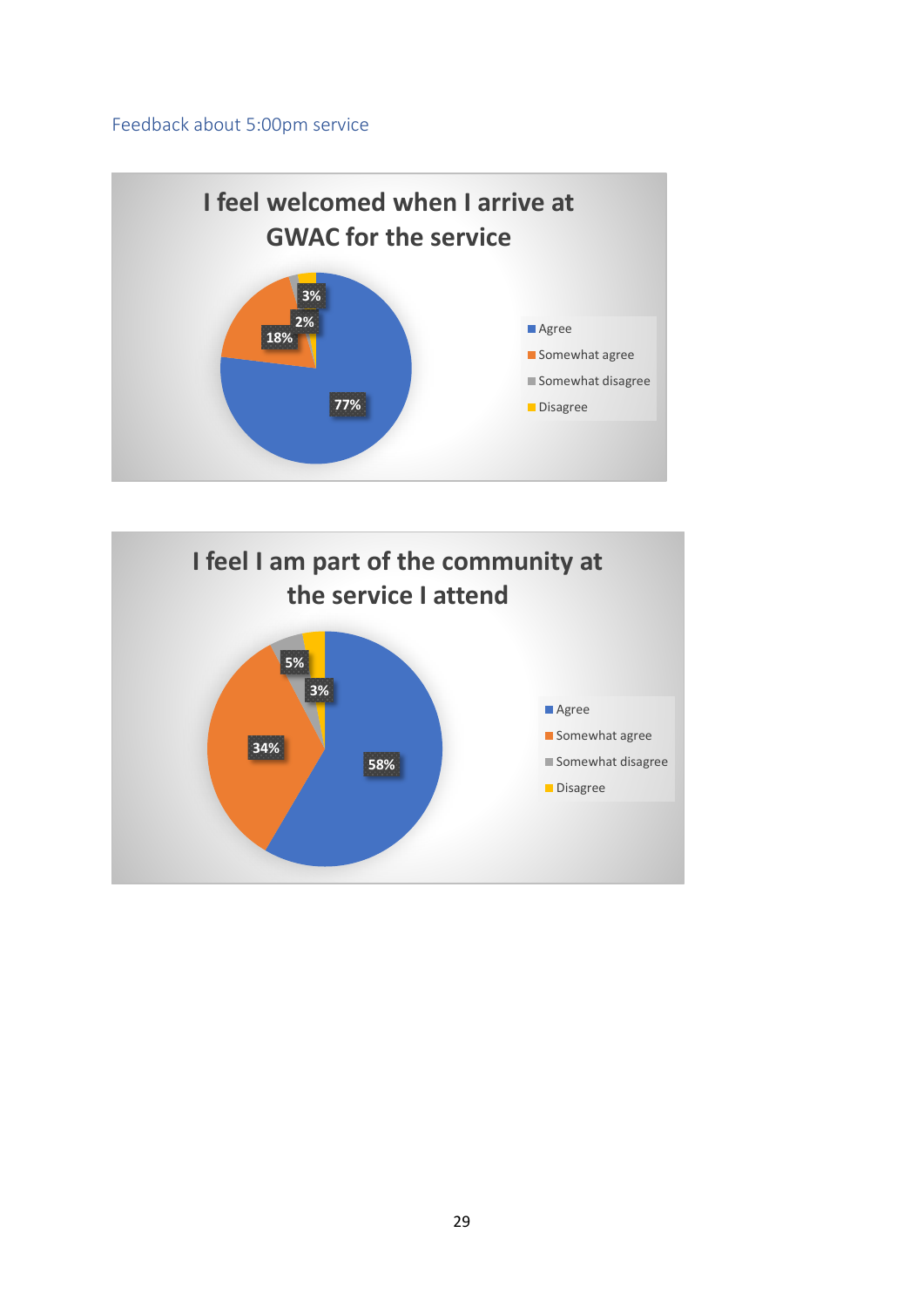



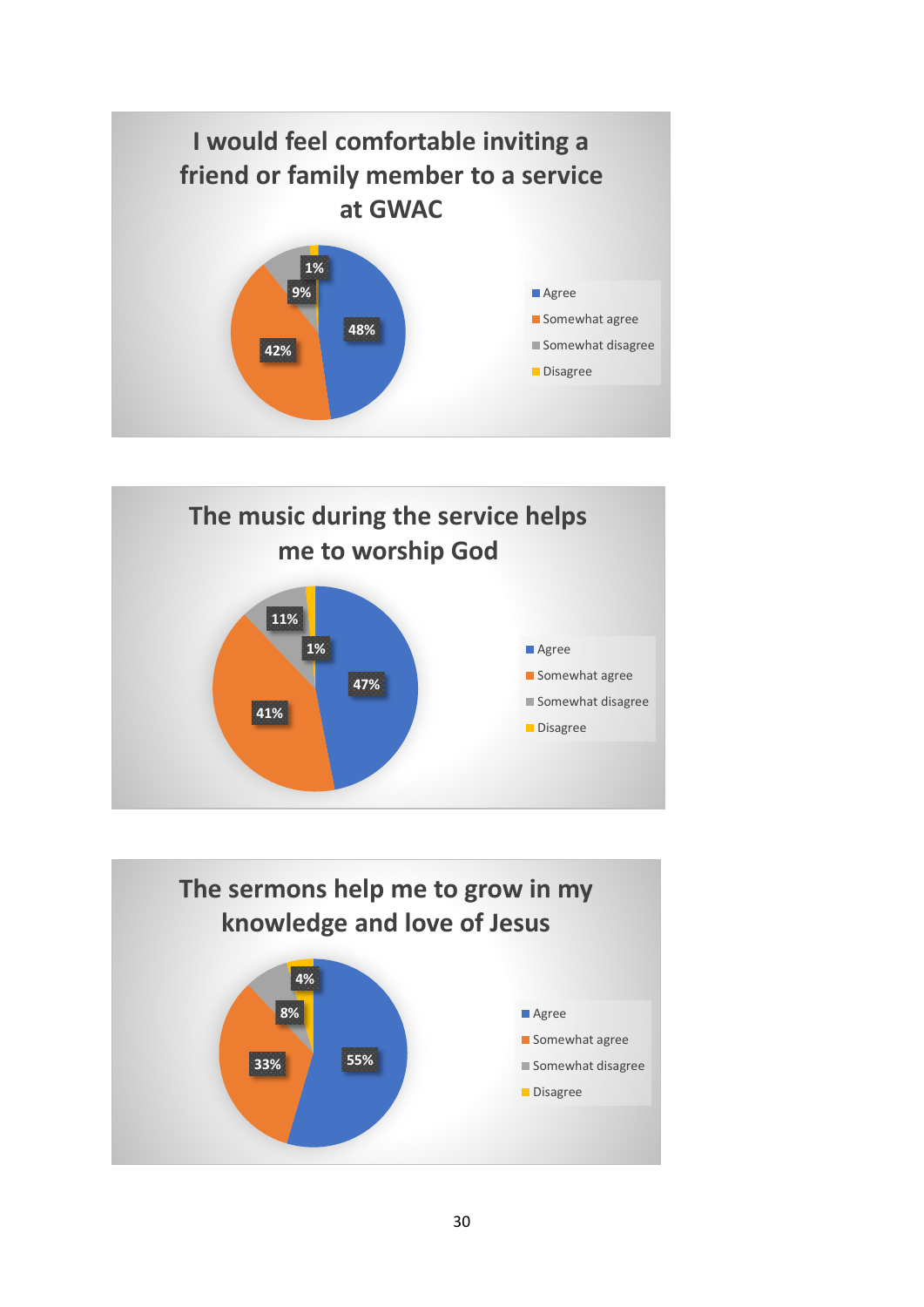

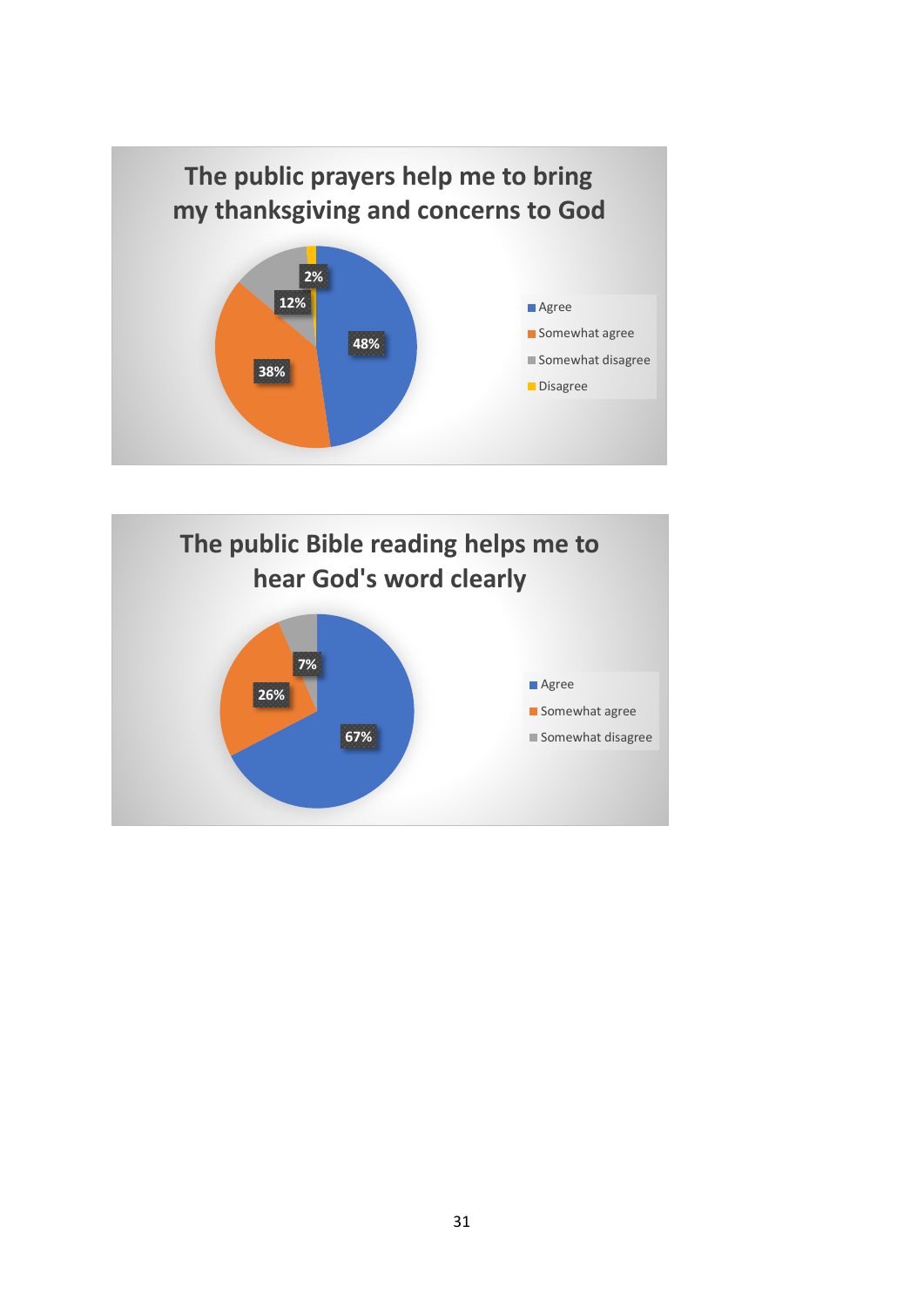

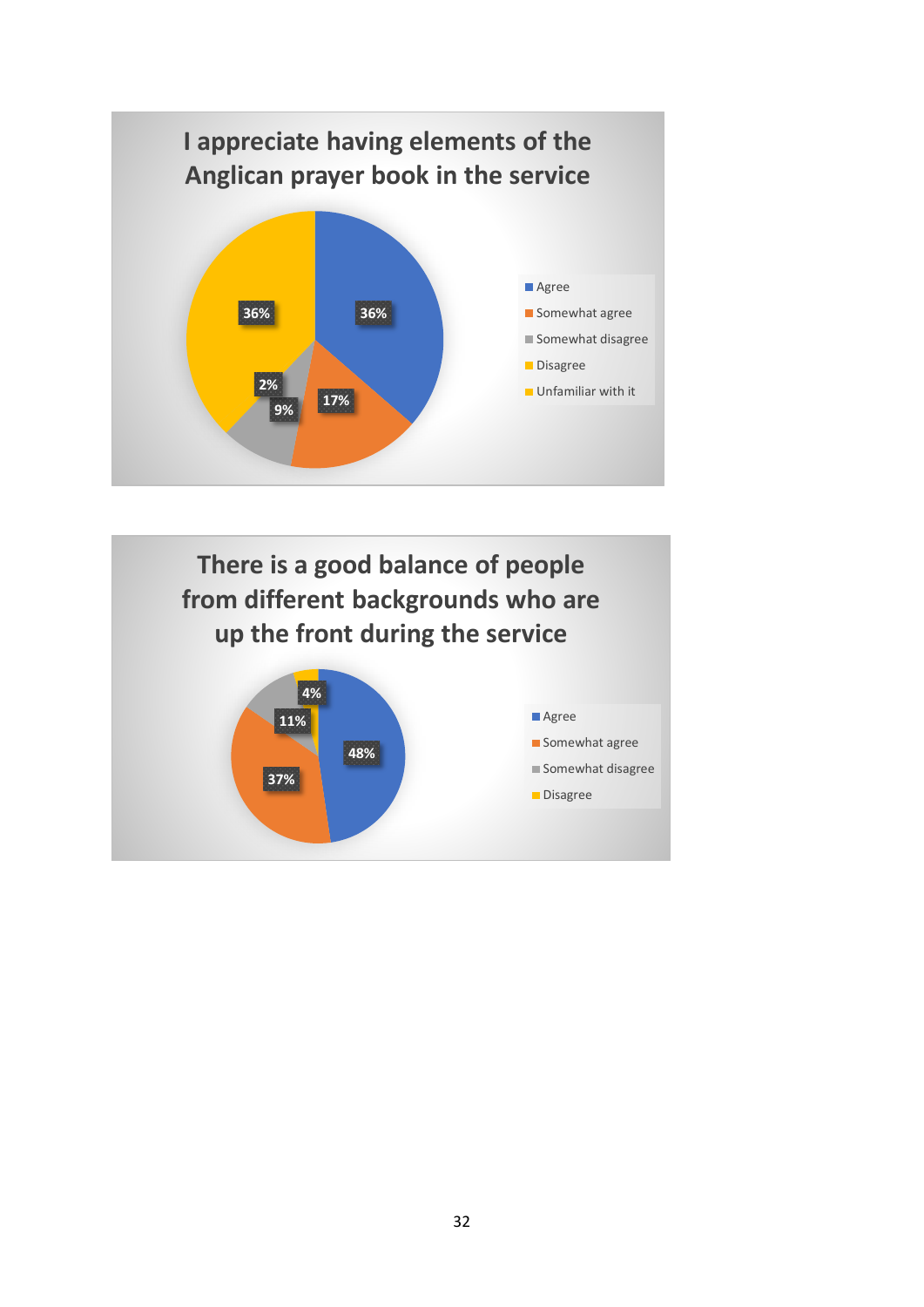